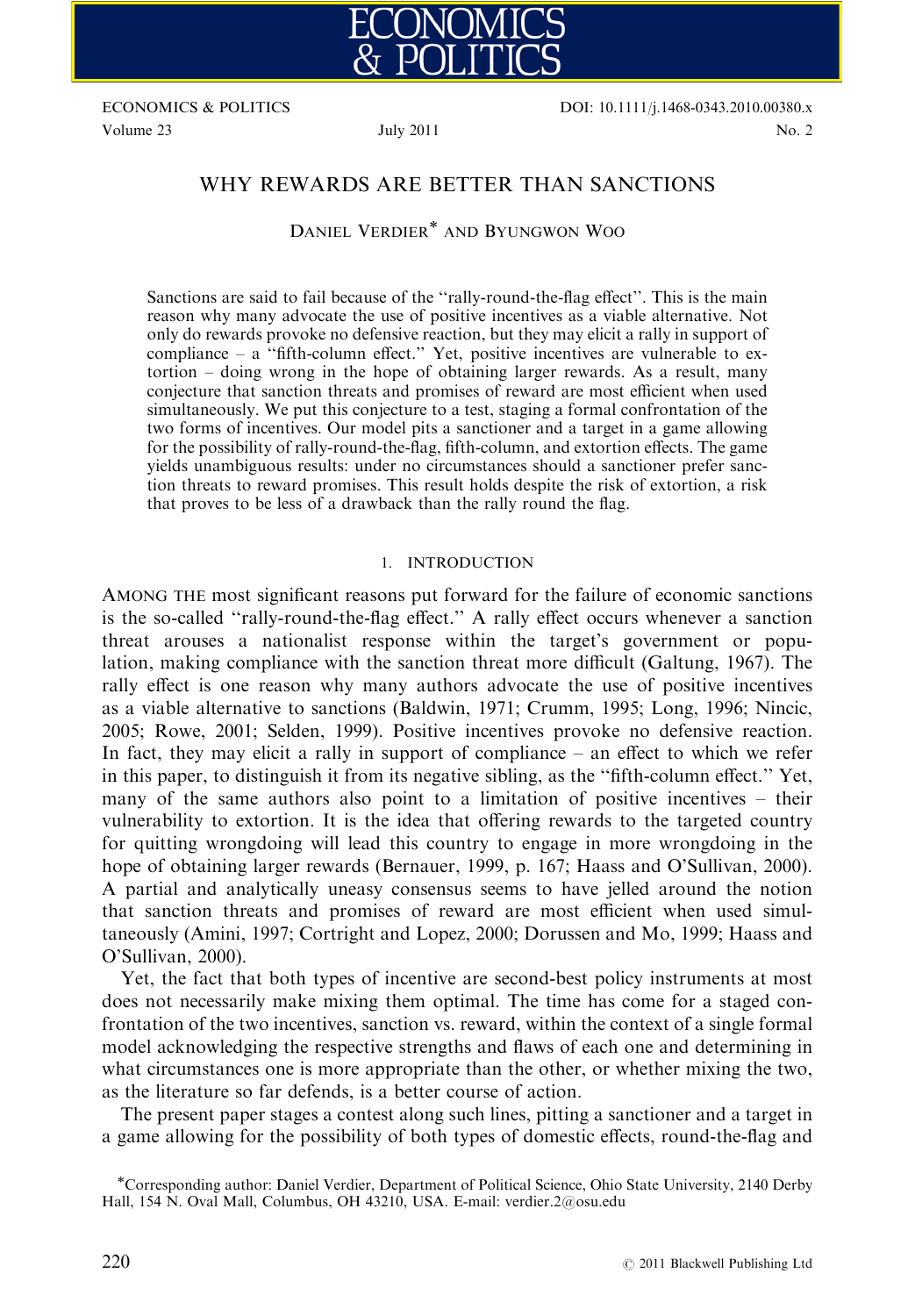fifth column, as well as extortion. We posit a target government that maximizes domestic support and, as a result, is not only sensitive to the possibility of popular mobilization, but also welcomes it. The risk of extortion is generated by making the sanctioner uncertain about how much the target values its investment in the objectionable behavior and giving the target the option of overinvesting in such behavior before the sanctioner offers any incentive.

The game yields unambiguous results: under no circumstances should a sanctioner prefer sanction threats to reward promises. This result holds despite the risk of extortion, a risk that proves to be less of a drawback than the rally round the flag. This normative result, at odds with extant practice, raises serious questions with the realism of the assumption of a rational unitary sanctioner in sanction games, a point that we address in a concluding section.

Formal models addressing the domestic politics of the target state are few.<sup>1</sup> Kaempfer and Lowenberg (1988) have offered two models: a first with pure endogenous lobbying with two groups, one that benefit from sanctions, the other that is hurt. A second with a dictator and an opposition (Kaempfer et al., 2004). Both models, however, are indeterminate, because they depend on the relative importance of the various contradictory effects of sanctions. In both models, the rally round the flag effects are not derived from the model but added exogenously.

Our model avoids similar indeterminacy by adding more structure at limited cost to generality. We embed the sanction model in a trade model. So doing we assume that the sanction takes the form of a trade embargo, one of the most-used types of sanction after financial sanctions (Hufbauer et al., 2007). Trade embargo is a sanction with redistributive effects. This has the advantage of clearly identifying two groups, a group that is hurt by the embargo and another that benefits. Depending on the relative economic importance of each group, in turn a function of the nature of the incentive, the government then chooses the policy outcome.

Our model formally implements an instance of Gourevitch's (1978) second-imagereversed argument, by which the international structure shapes states' preferences.<sup>2</sup> It is the kind of argument that Powell (1994) celebrates as offering an alternative approach to constructivism in tackling the problem of the inseparability of agents and structure.

We first introduce the trade model and then the various assumptions and solution to the sanction cum extortion game.

### 2. A RICARDO–VINER ECONOMY WITH IMPERFECTLY MOBILE LABOR

We assume that the target government is pursuing a foreign policy that antagonizes the sanctioner, but meets with no direct, intrinsic support, or opposition in the target population. The population's interest in the foreign policy is merely indirect, forced on through the linkage that sanctioner establishes between the foreign policy and the population's wealth.

The Ricardo–Viner model assumes that capital is sector specific whereas labor is mobile across sectors (Magee, 1980). We use a specification that assumes imperfect labor mobility (Hillman, 1989, pp. 14–16; see also Grossman, 1983; Hill and Mendez, 1983). The imperfect nature of labor mobility across sectors implies that wages will not be identical across sectors, and thus that labor will not have the same attitude toward trade throughout the entire

<sup>&</sup>lt;sup>1</sup>We are not considering in this paragraph models that treat the target as a unitary actor.

<sup>&</sup>lt;sup>2</sup>It is also a case of two-level game (Putnam, 1988).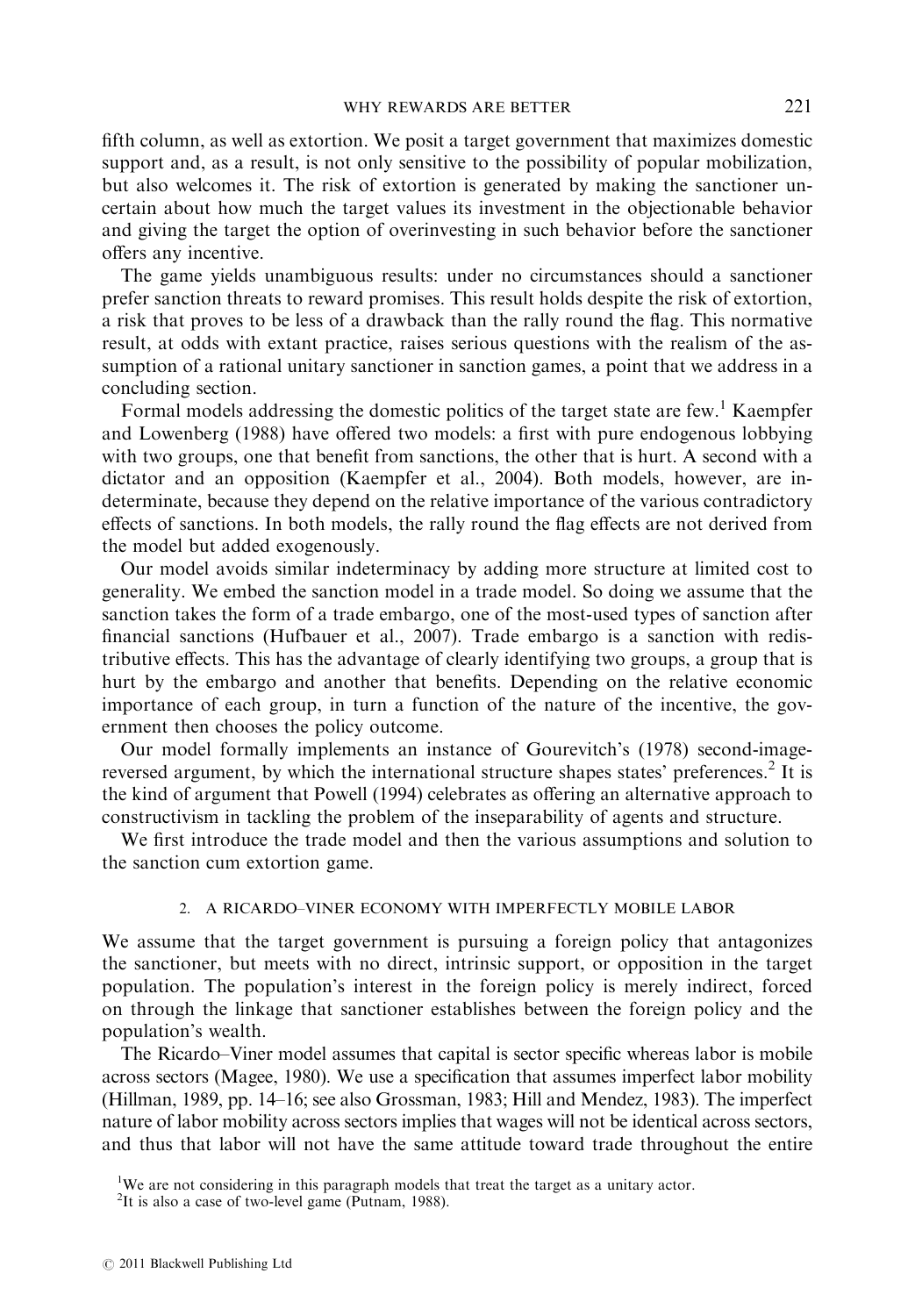economy, as such would otherwise have been the case had we assumed costless mobility. The cost of relocation drives a wedge between the two wage rates.

The targeted country's economy features two goods and two sectors: a first sector, referred to as sector 1, produces a good for the domestic market and prefers protection over free trade. A second sector, sector 2, produces a good for export markets and prefers free trade over protection. The wealth of each sector is a function of its market share, domestic or foreign. Both sectors compete for the same labor force.

Formally, sector  $i \in \{1, 2\}$  maximizes profit

$$
\pi_i = p_i q_i - w_i l_i,\tag{1}
$$

with  $p_i$  and  $q_i$  the price and quantity of good i, respectively,  $w_i$  the wage paid in sector i and  $l_i$  the amount of labor used in sector i. Each good is produced according to the concave production function

$$
q_i = \ln k_i \ln l_i,\tag{2}
$$

with  $k_i$  and  $l_i$  the capital and labor used in sector i, respectively. The total labor force available is set to

$$
L \ge \sum_{i=1,2} l_i. \tag{3}
$$

Capital is fixed while labor is imperfectly mobile across sectors.<sup>3</sup> Imperfect mobility means that workers can move from one sector to the other at the cost of some workers being unable to find employment.

We posit the following functional form for labor mobility:

$$
l_2 = \alpha L - \beta l_1^2,\tag{4}
$$

with  $\alpha \in (1/2, 1)$  and  $\beta \in \mathbb{R}^+$ . This functional form was chosen so that its first and second derivatives with respect to  $l_1$  are negative, capturing the idea that the move from one sector to the other causes a loss in total labor employment. Further assuming fullemployment ex ante, we can write  $l_2 = L - l_1 = \alpha L - \beta l_1^2$ , extract the value of  $\beta$  as a function of  $\alpha$ , and rewrite the labor mobility condition as  $l_2 = \alpha L - (1/(4(1-\alpha)L))l_1^2$ . The mobility function and the labor constraint are drawn in Figure 1 with total labor L normalized to unity and parameter  $\alpha$  given some arbitrary value within the allowed range.<sup>4</sup> The graph makes it clear that the more the labor allocation moves away from the full-employment allocation, the more unemployment is incurred.

We calculate the partial equilibrium of the labor market, partial because the price of each product is exogenously given  $-$  it is set by sanctioner through the manipulation of the trade weapon. The demand side of the labor market features firms organized into sectoral trade associations seeking to maximize profit by hiring the optimal amount of labor. The supply side features aggregate labor, say the confederal trade union organization, seeking to maximize aggregate wealth by choosing the allocation of labor between the two sectors.

The main result is summarized in Proposition 1 and proven in the Appendix.

<sup>&</sup>lt;sup>3</sup>Having capital fixed and labor mobile has no incidence on the generalizability of the results. Alternatively, one could fix labor and allow capital to move. <sup>4</sup>

<sup>&</sup>lt;sup>4</sup>Parameter  $\alpha$  can be interpreted as a measure of the inefficiency of labor reallocation; a higher  $\alpha$  makes the mobility function more concave.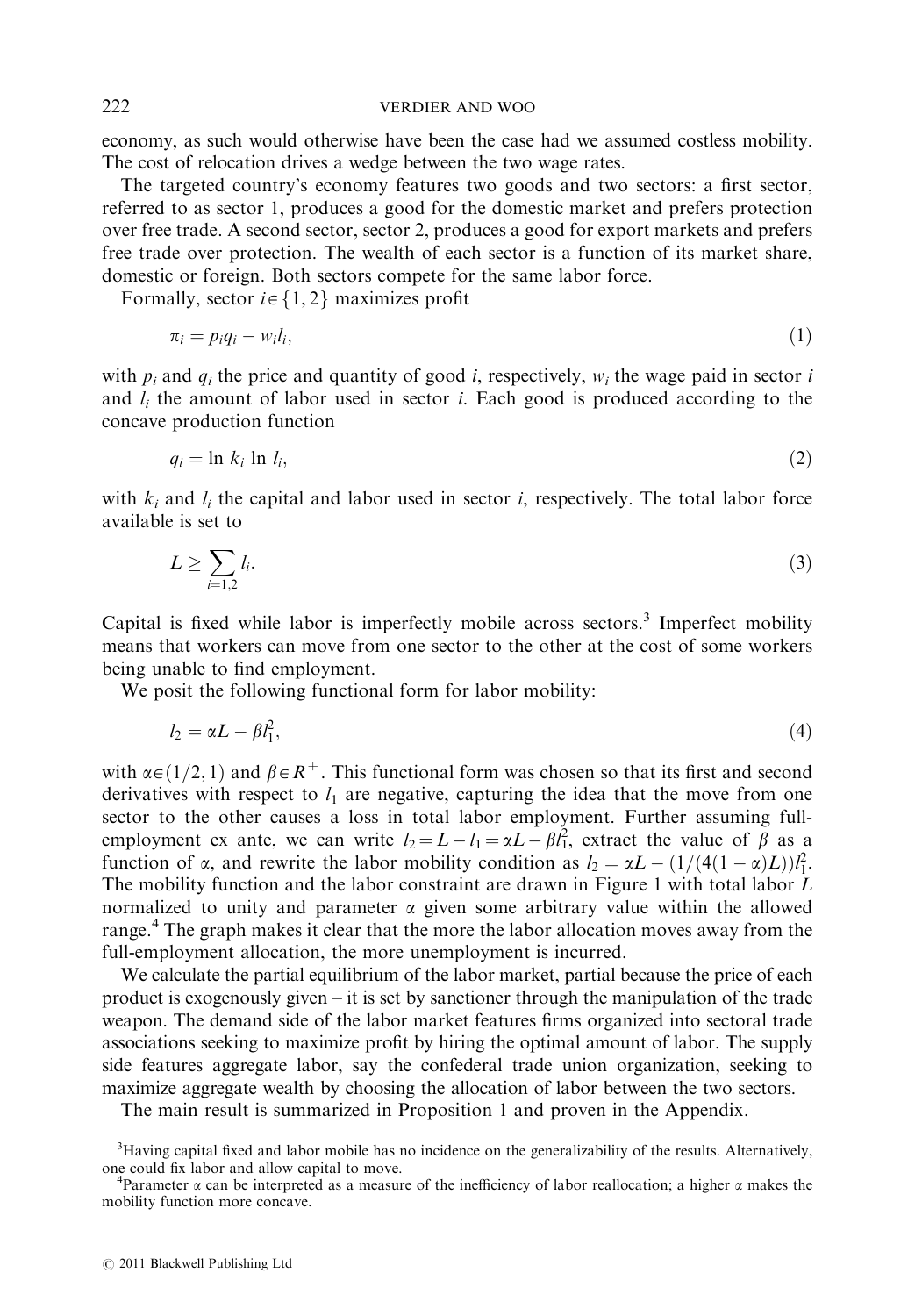

Figure 1. Imperfect mobility function.

Proposition 1. The labor force in domestic-oriented sector 1 favors the trade sanction and opposes the trade reward whereas the labor force in export-oriented sector 2 favors the trade reward and opposes the trade sanction.

The complete alignment of the trade orientations shared by capital and labor within each sector allows us to ignore the political role of capital and essentially reduce the trade orientation and political power of a sector to that of its labor force. Formally, we assume that  $k_1 = k_2 = k$ . After normalizing  $p_2 = 1$  and positing  $p = p_1/p_2$ , the aggregate wealth of each sector reduces to the remarkably simple following results:

$$
l_1(p)w_1(p) = p,\tag{5}
$$

and

$$
l_2(p)w_2(p) = 1,\t\t(6)
$$

with  $p$  the wealth of the protectionist sector and 1 that of the free-trade sector. Intuitively, the wealth of the protectionist sector is equal to the price of good 1,  $p_1$ , and the wealth of the export-oriented sector is equal to the price of good 2,  $p_2$ , normalized to unity.

Each sector (qua labor force) has control over political resources – the aggregate wealth of the sector,  $l_i w_i$  – that they can mobilize to press their respective policy preferences on the government. Although political resources a priori need not mobilize along sector lines, in practice they will when sanctioner wields the trade weapon and makes trade a salient issue.

The extreme simplicity of the results makes it possible to build a sanction model (or any other kind of model, for that matter) upon the Ricardo–Viner trade model.

### 3. RALLY ROUND THE FLAG

A rally round the flag occurs whenever a sanction threat arouses a nationalist response within the target's government or population, making compliance with the sanction threat more difficult (Galtung, 1967). In a two-sector economy and polity, the nationalist response takes the form of a policy realignment away from the export sector, who would have favored compliance with the sanction threat, toward the protectionist sector, who is rooting for defiance and the imposition of the sanction.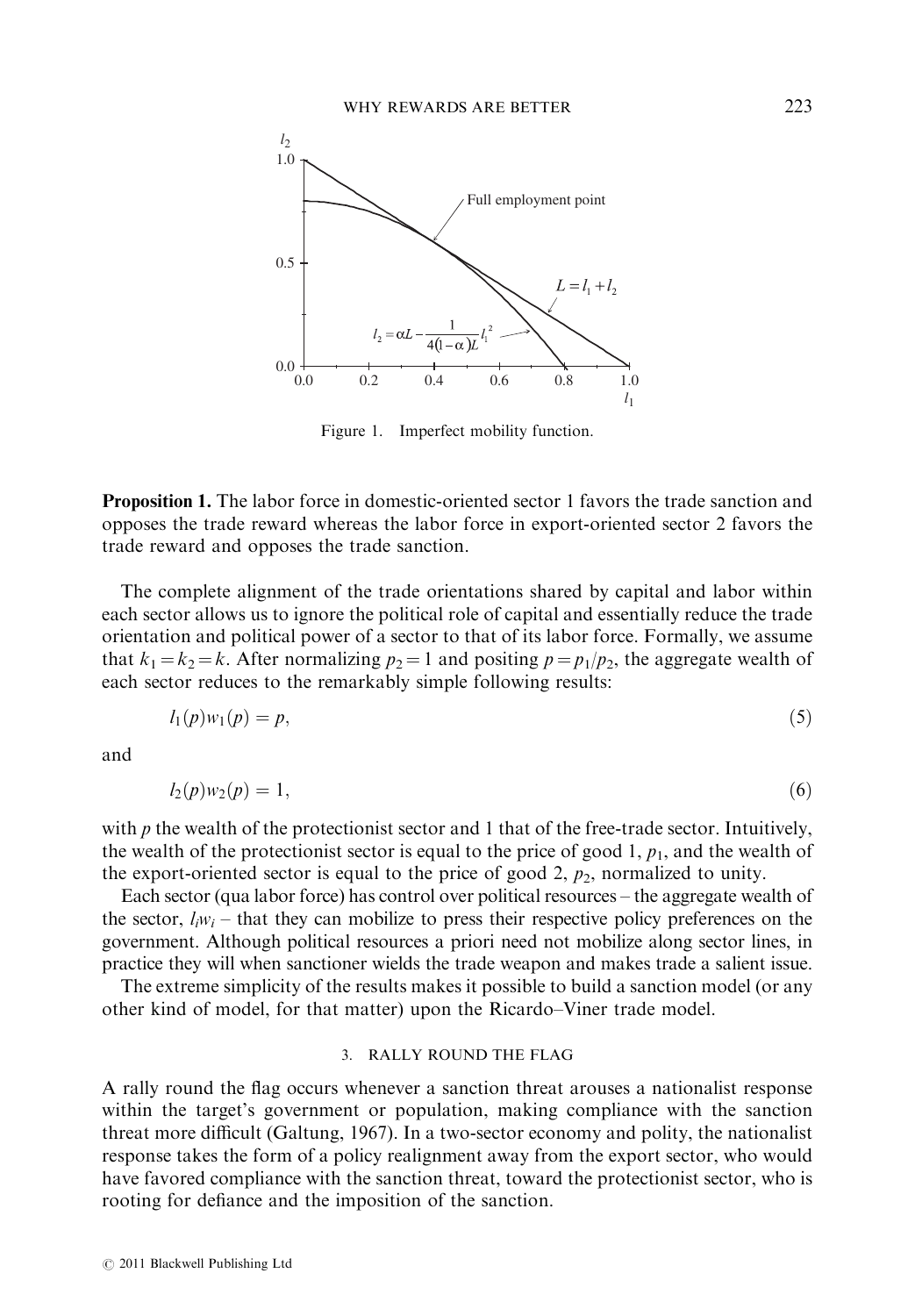The typical scenario unfolds like this: the sanction is directed against a government that draws its main support from the export sector. Being averse to sanctions, the sector asks its government to comply with the sanctioner's request. Yet, if enacted, the sanction may give the government an incentive to change horses. Indeed, once imposed, the sanction would redistribute wealth between the tow sectors, shrinking the export sector while expanding the protectionist sector. Drawing its resources from the coalition whose interest it endorses, the government may anticipate greater profits from championing protectionism than free trade. If such is the anticipation, then the government has an interest in defying the sanction threat and siding with the protectionist sector. It is this realignment that in a two-sector model corresponds to the common notion of rally round the flag.

The shift has perverse consequences for the sanctioner. The sanctioner expected the help of the export sector within the target government to sway that government in favor of compliance. Instead, the sanction triggers a realignment of the government to the protectionists, who welcome the sanctions and press for defiance.

A necessary assumption for a sanction to cause a shift in supporting coalition is the endogeneity of support. This assumption is more or less met depending on regimes and circumstances. It is met if the government enjoys enough autonomy to pursue the policy of its choice in the short run. Autonomy allows the government to defer accountability to its new protectionist support base to a date when the sanctions have been given the time to weaken the export sector and strengthen the protectionist sector.

As an illustration of this possibility, consider the case of Iran during the last decade. Differing with the liberalizing policies led by reformist president Mohammad Khatami, Supreme Leader Ayatollah Khamenei insisted in 2003 that Iran had a right to pursue nuclear enrichment, a right unrecognized by the west. After 2 years of unsuccessful negotiations, the west imposed sanctions, cutting contacts between the Iranian society and foreign investors, educators, tourists, and businessmen. The sanctions further provided the new government of Mahmoud Ahmadinejad with the means and rationale to build up the political and economic power of a para-military organization – the Revolutionary Guards – an organization which, today, controls the country's strategic missile forces, with ties to companies in oil, construction, telecommunications, and weapons manufacture as well as black market enterprises smuggling embargoed products, alcohol and nuclear fuel in particular. Four rounds of UN sanctions helped consolidate the regime realignment from the cosmopolitan reformists to the nationalist hard-liners. The Guards' increased power allowed Ahmadinejad to win the 2009 election from the more reformist opponent, Hussein Moussavi, and put down intense protests by demonstrators who claimed that he had stolen the election.

The endogeneity of support assumption will at times be applicable also to democratic settings. This is because sanction threats, irrespective of their economic consequences, never are popular with the voters. A democratic government may take advantage of the public outcry raised by the sanction threat to adopt a defiant attitude, incur the sanction, and willy-nilly experience a recentering of the economy away from the export sector toward the protectionist sector.

However, there are bound to be cases in which the endogeneity of support assumption will not be justified. For instance, if the government enjoys no autonomy from its supporting coalition, that government cannot choose to go against that coalition's policy preferences. Or, conversely, if the government is completely autonomous from either group, the way either group fares under the sanction regime may be immaterial to the government's decision in the first place. The actual frequency of these caveats is an empirical issue that we do not pursue here, yet that calls for further research.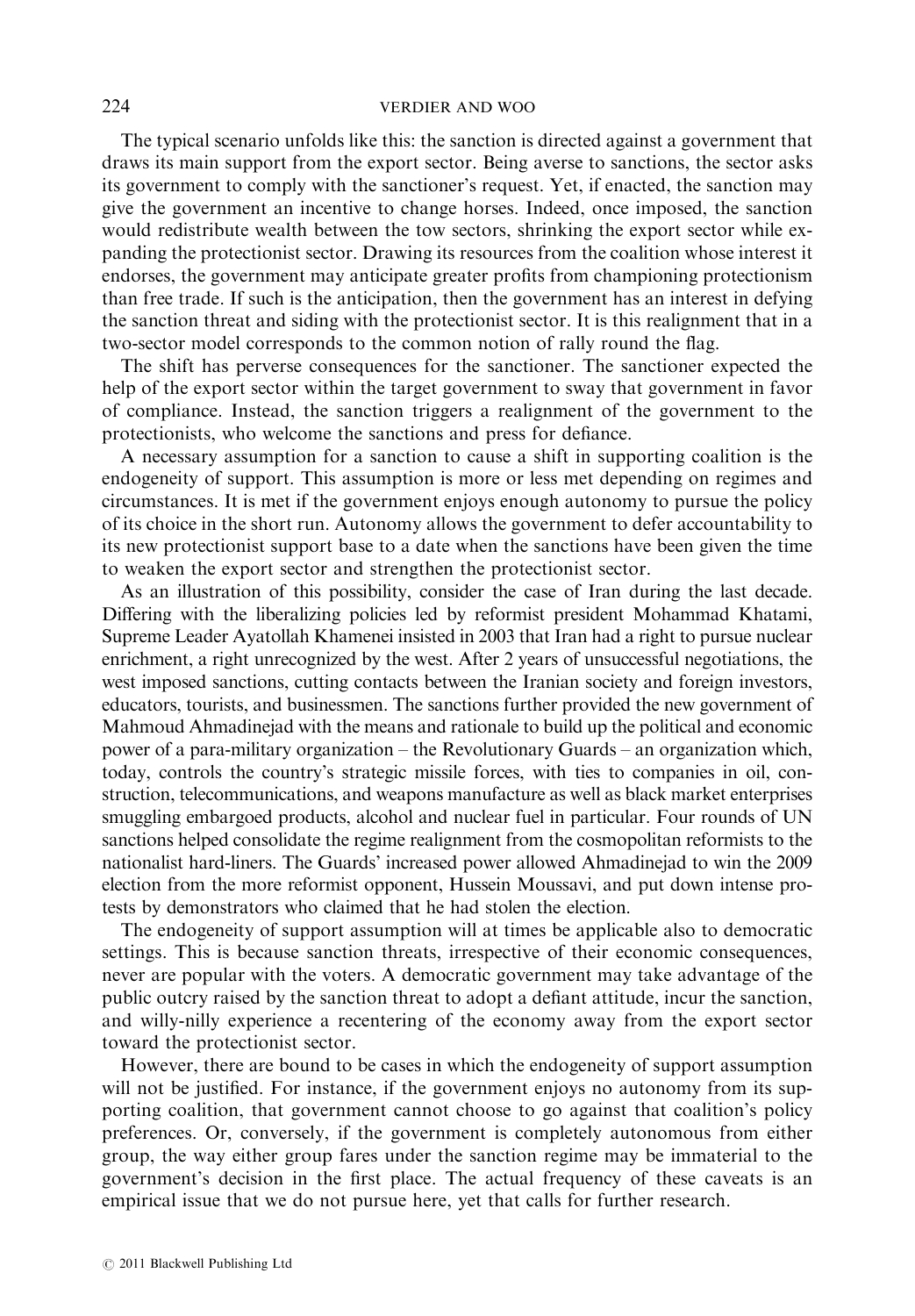### WHY REWARDS ARE BETTER 225

### 4. FIFTH COLUMN

If we are willing to contemplate the possibility that the threat of a sanction may lead a government to realign itself away from free trade toward protection, then we must be ready to countenance the reverse possibility that the promise of a bribe may trigger an opposite realignment, away from protection toward free trade. We call this effect the ''fifth-column effect.''

A fifth-column effect starts with a target government that has the support of the protectionists, but which, as a result of the promise of trade openness proffered by the sanctioner, is given an incentive to seek support from export-oriented sectors. Trade openness promises to enrich the export-oriented sector at the expense of the importsensitive one, thereby giving the government an incentive to cast its lot with the free traders and, to that effect, comply with the sanctioner's demands.

The same Iranian case provides an illustration. As soon as the news that Iran had a secret nuclear enrichment program became public in 2003, the governments of Britain, France, and Germany tried to pursue a fifth-column strategy by which they sought an end to enrichment in exchange for positive incentives aimed at strengthening the reformist government of Mohammad Khatami and its supporting coalition. Among the incentives was a WTO membership, which would have led to an expansion of foreign trade and, thus, of the liberal and promarket base of the reformist coalition.<sup>5</sup> These efforts failed mostly because the United States was opposed to such negotiations and the supreme leader, Ayatollah Khamenei, felt threatened by the reformists' electoral success.

Fifth columns, like rallies round the flag, work only if political support for the government is endogenous to the sanction episode and are thus subject to the same caveats. The target government must enjoy some autonomy but not too much. Zero autonomy means that the government merely is an agent for the dominant sector. Too much autonomy is bound to yield a half-way realignment, if at all.

An illustration of too much autonomy yielding a hesitant realignment is Libyan leader Muammar Qaddafi's foreign policy makeover, by which he dismantled his country's illegal weapons programs, stopped helping terrorists, and compensated the families of the victims of the Lockerby bombing. In return, the west lifted economic sanctions and restored diplomatic ties. Yet, as an observer remarked, ''the thaw in relations was not accompanied by any change in the authoritarian nature of Libya  $\dots$ <sup>16</sup> There was no realignment away from the nationalists to the reformists, most likely because Qaddafi did not need the support of either one of these groups to stay in power.

It is not clear once again how empirically damaging these caveats are to the endogeneity of support assumption. It may be a propos to recall at this point that while the assumption is strong in a two-sector economy, it might raise fewer objections in an nsector economy, where rally and fifth-column effects could take place without involving a 100% shift in support. In the model that follows, we assume that support is endogenous.

### 5. PAYOFFS

We assume that target and sanctioner are competing for a good of total worth  $Z \in [0, \infty)$ . This is equivalent to a split-the-dollar game  $-$  a zero-sum game  $-$  between target

5 Sciolino (2005). 6 Slackman (2009).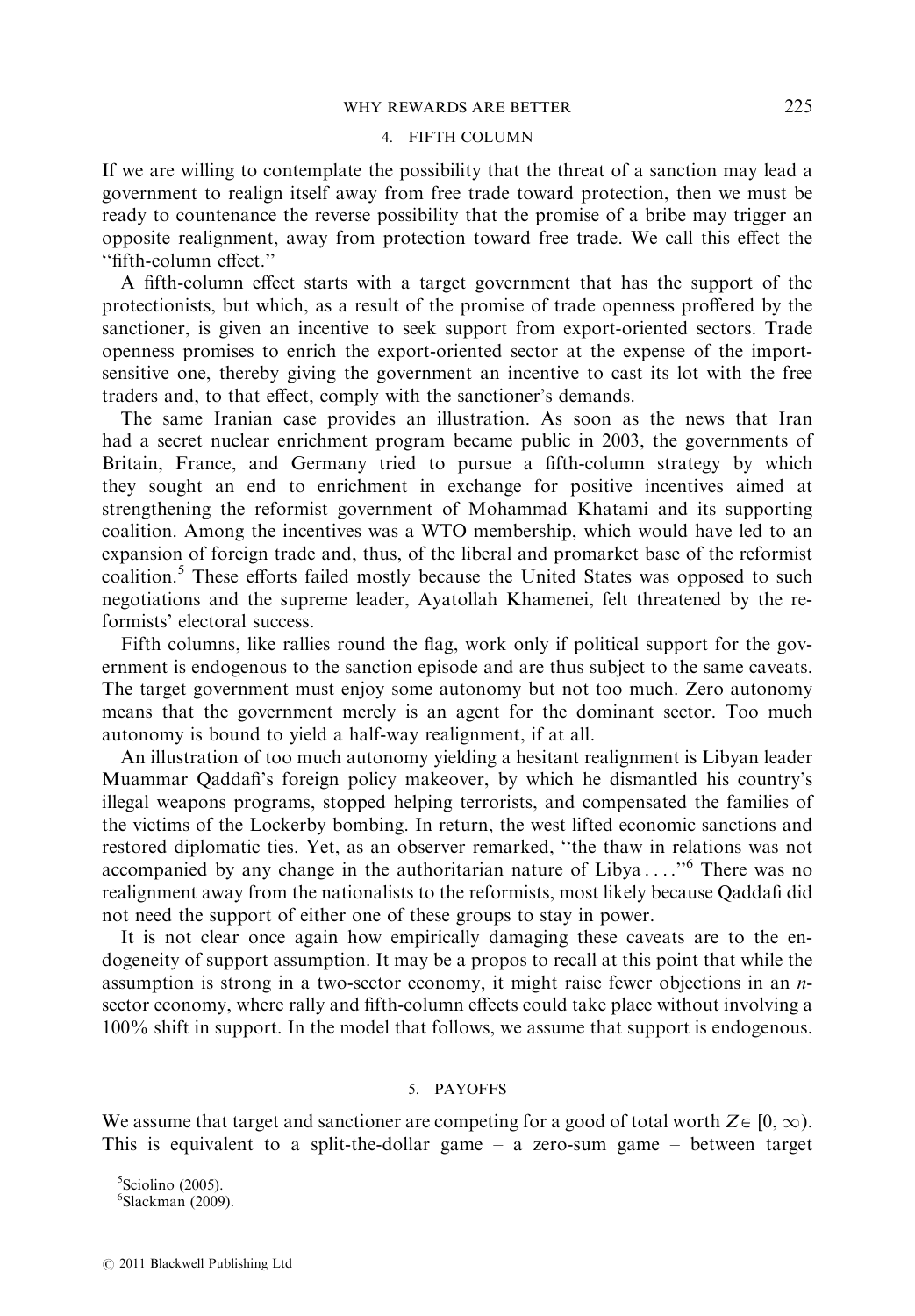and sanctioner.<sup>7</sup> Target moves first by claiming  $z \leq Z$ , with an expected benefit of bz and at a cost of  $c\overline{z}^2$  (b and c are positive). Target's claim z represents an investment in a behavior that is deemed delinquent by sanctioner; z could, for instance, be the share of a territory of total size  $Z$  that sanctioner considers to be his (all players are ''he's'').

Sanctioner moves next by offering a trade incentive package with the intention to coerce target into either giving up z altogether or keeping it, depending on what works better for sanctioner. The incentive package has two components: a reward  $t$  and a sanction s, both positive. One may think of t as the increase in the price of export-oriented good 2 fueled by the trade opening, $8$  and of s as the increase in the price of importsensitive good 1 triggered by the trade embargo.<sup>9</sup> Sanction s is bounded upward,  $s \leq S$ , so as to rule out the option of threatening Armageddon.<sup>10</sup> Then the target government responds by either complying with the demand (giving up z) or defying (keeping z). We assume that threats and promises are enforceable.<sup>11</sup>

Sanctioner's utility function is that of a unitary actor with no particular a priori preference for reward or sanction. The sanctioner merely finds either kind of incentive costly to implement: a rise in trade hurts domestic producers, whereas a drop hurts exporters. There is always a group of discontented producers who punishes the government. Formally, sanctioner maximizes

$$
U = Z - z\xi_1 t - \xi_2 s,\tag{7}
$$

with respect to sanction s and reward t.  $\xi_2$  and  $\xi_1$ , both strictly positive, are the marginal costs of implementing the sanction and the reward respectively.

Within the target country, two coalitions compete on the basis of relative wealth with initial value set to Ricardo–Viner payoffs 1 for the free trade side and  $p$  for the protectionist side, with  $p \in [0, R + ]$ . Moreover, the free trade coalition benefits from reward t (more trade) but is hurt by sanction  $s$  (less trade) whereas it is the opposite for the protectionist coalition. As a result, the free trade coalition earns  $W^{FT}|_{z,s,t,C} = 1 + \delta_1 t$  if its government complies and  $W^{FT}|_{z,s,t,D} = 1 - \delta_s s$  if its government defies whereas the protectionist coalition earns  $W^P|_{z,s,t,C} = p - \delta_1 t$  in the case of compliance and  $W^P|_{z,s,t,D} =$  $p + \delta_2$ s in the case of defiance.

The target government's payoff function shows two components. First, target's government payoff is a positive function of the aggregate wealth of its supporting coalition  $f(W^*)$  with  $i^* = FT$ , P identifying the supporting coalition. Since this function can take about any form as long as it is positive, we simply write that target government maximizes the aggregate wealth of its supporting coalition:  $f(W^*) = W^*$ . Second, as explained earlier, target's government benefits from investing in the delinquent

<sup>7</sup> This assumption guarantees that sanctioner gets the same utility out of getting target to terminate its initial hostile behavior as out of deterring target from initiating such behavior in the first place.

For instance, assume that  $p_2$  is raised by amount p'. We thus have  $1 + t = p_2 + p' \Rightarrow t = p'$ .<br><sup>9</sup> For instance, assume that n, is raised by n''. We have n  $1 + t = (p_1 + p'')/p_2 \Rightarrow s = p''$ .

For instance, assume that  $p_1$  is raised by p''. We have  $p + s = (p_1 + p'')/p_2 \Rightarrow s = p''$ .<br><sup>10</sup>Promising the moon is not an option either, but this possibility is endogenously ruled out by sanctioner's maximization.

 $11$ This assumption is potentially problematic as one could argue that target may not believe that sanctioner would act upon threats and promises costly to him if he had to. Nevertheless, we assume perfect credibility. Credibility does not result from the way the present game is played, but it does result from the way the larger, unmodelled game would be played. Sanctioner is engaged in subsequent sanction games, involving other targets one at a time. He has an interest in establishing a reputation as credible sanctioner and the only way of doing so is by delivering on the threats and promises that he makes to any target. This is a standard result in reputation games of imperfect information; see Kreps and Wilson (1981).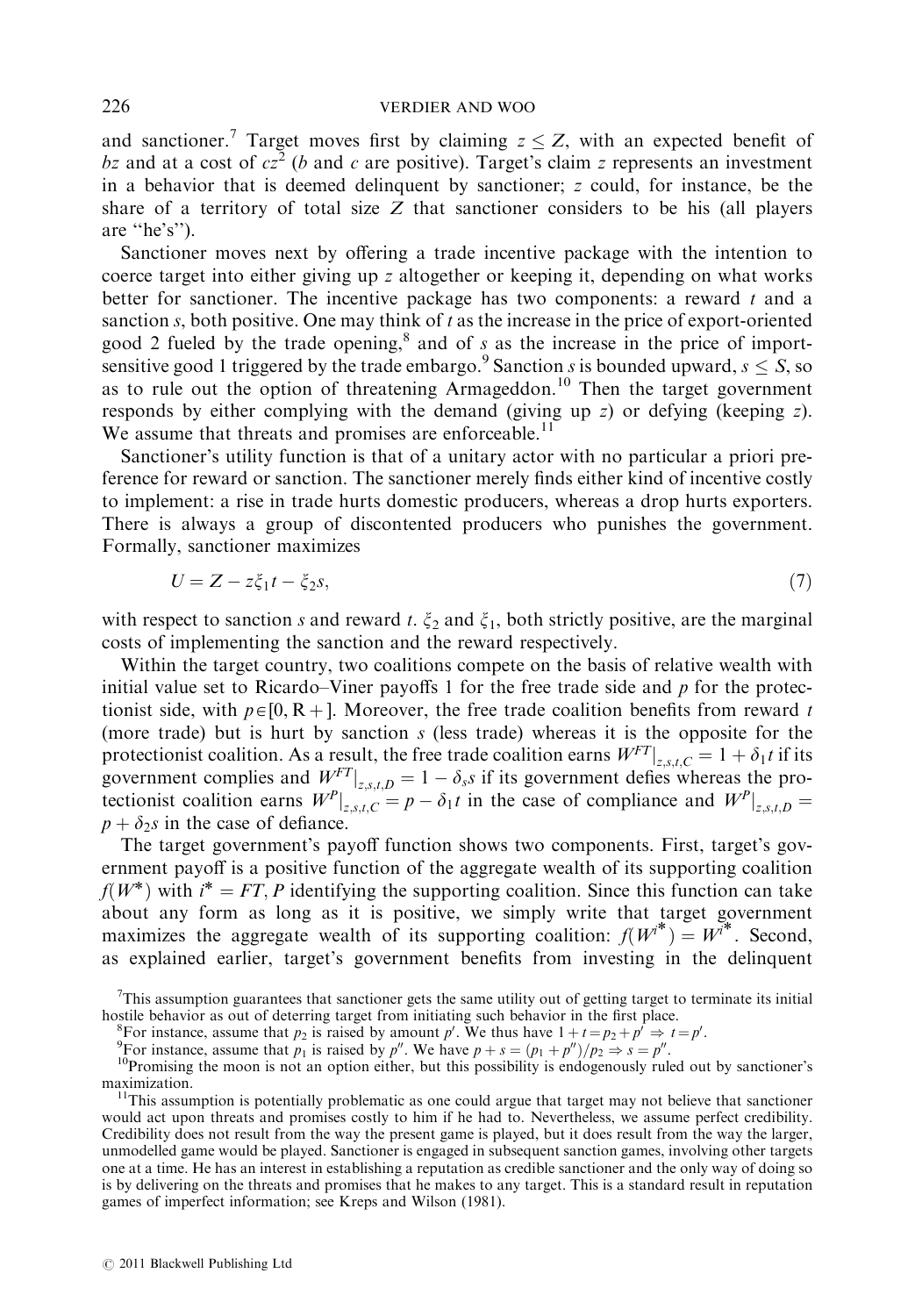behavior z. A generic payoff function for target's government can thus be written as

$$
V = W^{i*} + bz - cz^2
$$
, with *i*\* the supporting coalition. (8)

In light of the endogeneity of support assumption that was discussed in the earlier sections, the first component of the payoff is a positive function of the aggregate wealth of the coalition that supports it ex post, i.e. the free trade coalition in case of compliance and the protectionist coalition in case of defiance. Hence, compliance yields  $V|_{z,s,t,C} = W_{z,s,t,C}^{FT}|_{z,s,t,C} - cz^2$  or, after substitution,  $1 + \delta_1 t - cz^2$ . Conversely, defiance yields  $V|_{z,s,t,D} = W^P|_{z,s,t,D} + bz - cz^2$  or, after substitution,  $p + \delta_2 s + bz - cz^2$ . The non-investment payoff is  $1$  if the free traders are dominant ex ante and  $p$  otherwise.

The two marginals  $\delta_1$  and  $\delta_2$  measure the propensity of the regime to respond to an incentive by means of a coalition realignment, i.e. comply in the case where the incentive is positive and defy if it is negative. For instance, assume the free traders to be in power ex ante, i.e.  $p < 1$ , a large  $\delta_2$  means that there exists a sanction threat s that is sufficiently high to make the target government prefer to defy and shift its allegiance to the protectionists ex post. Conversely, if the protectionists are in power ex ante, i.e.  $p > 1$ , a high  $\delta_1$  means that there exists a bribe t that is high enough for the target government to prefer compliance over defiance with the hope of realigning its support coalition from protectionists to free traders ex post.

# 6. TARGET TYPE AND EXTORTION

A positive incentive, we saw, invites extortion on the part of the target. Extortion implies that target is investing z at cost  $cz^2$  for no other reason than to extract a reward from sanctioner. Extortion is made possible by the fact that sanctioner is not aware of the actual purpose of the investment, for if sanctioner knew about the extortion, he would call the target's bluff and target would end up wasting resources. Sanctioner's ignorance is modeled by positing two possible types of target government, randomly drawn from the set  $\Theta_T = \{0, b\}$  featuring two types, a "security" type "S" with marginal gain  $b > 0$  and an "extortionist" type "E" with marginal gain  $b = 0$ . The labels refer to the situation in which investment z enhances the security of one type but has no intrinsic value for the other type. Nature draws the security type with probability  $h$  and the extortionist type with probability  $1-h$ . Target knows its type, but sanctioner only knows the probability distribution.<sup>12</sup>

### 7. GAME TREE AND EQUILIBRIUM

We are now ready to provide a formal definition of the strategies and draw the tree (Figure 2). A strategy for sanctioner in this game is the mapping  ${\sigma_1 = (I, NI), z \in \zeta = R^+ } \rightarrow {t \in T = R^+, s \in S = R^+ }$ , specifying for each investment decision and z value the values of  $t$  and  $s$ . A strategy for target is, first, the mapping  $\Theta_T \rightarrow {\{\sigma_1,\zeta\}}$  specifying for each type whether to invest or not, and, if the decision to invest is made, the value of z and, second, the mapping  $\Theta_T \times {\{\sigma_1, \zeta\}} \times {\{T, S\}} \rightarrow (c, d)$ 

 $12$ Not all extortion models require incomplete information. The present one does because we vest all negotiating power in the sanctioner (sanctioner makes a take-it-or-leave-it offer to target). It would be unnecessary if target was making the offer, as such is the case in mafia and corruption models; for such models, see Bueno De Mesquita and Hafer (2008), Polinsky and Shavell (2001), and Schlicht (1996).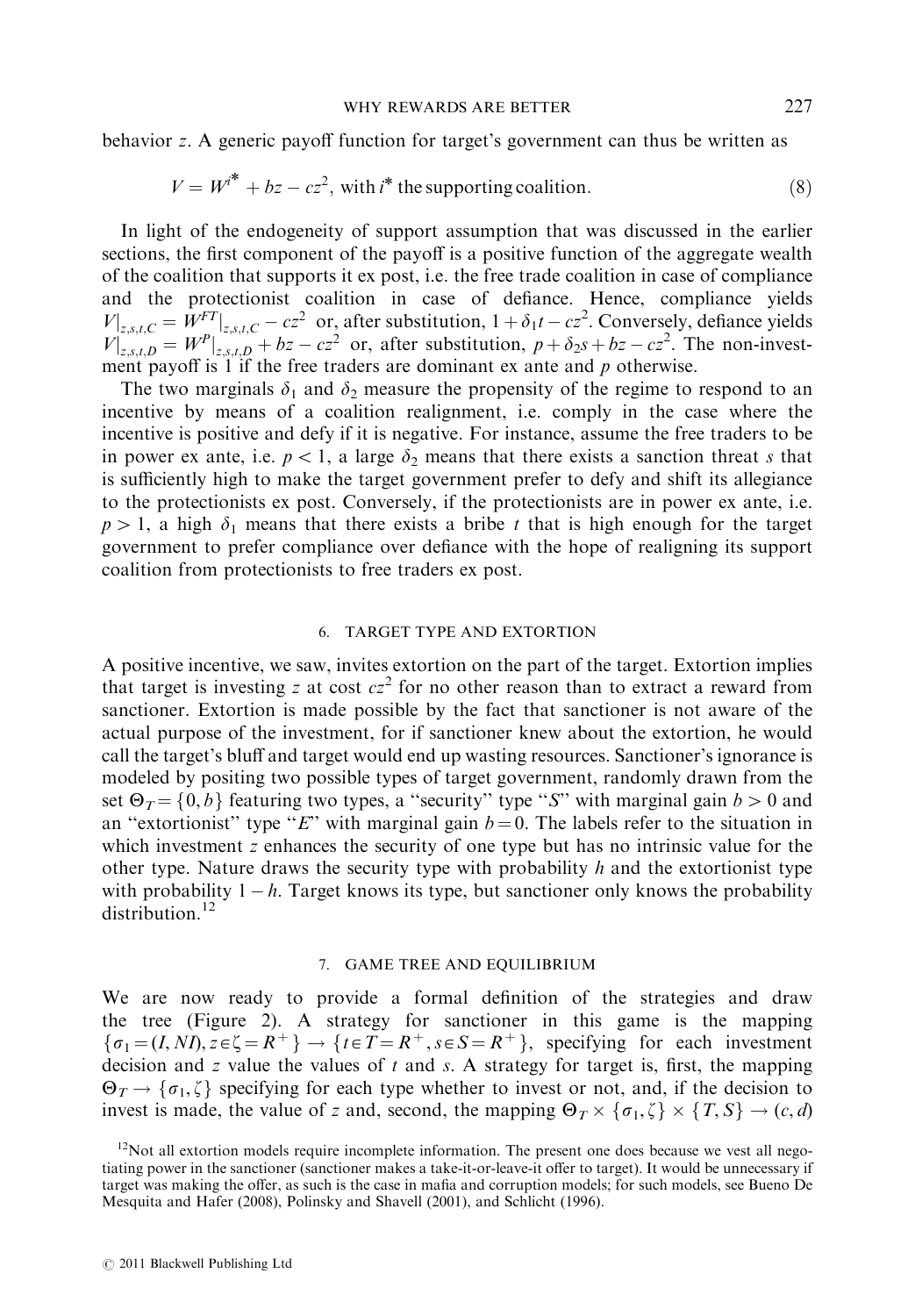

Figure 2. Tree.

specifying for each type, the decision to invest, each choice of  $z$ , and in response to all possible sanctioner's proposals the decision whether to comply or defy.

We further deconstructed the target's choice of investment  $z$  into two steps: a first in which target chooses whether or not to invest in the delinquent behavior. If he chooses not to invest  $(z = 0)$ , the game is over – sanctioner cannot offer an incentive. Only if he goes ahead with the investment ( $z \in (\varepsilon, Z]$ ), with  $\varepsilon$  and Z, respectively, the smallest observable and the largest possible investment in the delinquent behavior ( $\varepsilon$ ,  $Z > 0$ ), does he get to choose the actual value of z and can sanctioner respond.

We denote sanctioner's posterior belief about target type by the conditional probability  $q(b|z) = Pr(b>0|z)$ ; q is sanctioner's updated belief, after having observed z, that target is of the security type. The equilibrium concept utilized is the perfect Bayesian Nash, which requires posterior beliefs to be calculated using Bayes' rule and each strategy to maximize expected utility given these beliefs and other players' strategies. We use the trembling hand refinement to pin down actions and beliefs that fall off the equilibrium path and eliminate a few eccentric equilibria.

#### 8. SOLUTION

The solution is stated in Proposition 2 and proven in the Appendix.

# Proposition 2. There are four perfect Bayesian–Nash equilibria:

- (1) If  $p < p$ , there is a *pooling on the extortionist* type's preference for not investing. Off the equilibrium path, sanctioner offers the same incentives as in (2);  $q = h$ .
- (2) If  $p < p < \bar{p}$  and  $h > \hat{q}$ , there is a *pooling on the security* type's preference for investing

$$
z_S^* = \begin{cases} b/2c & \text{if } Z > b/2c \\ Z & \text{if } Z < b/2c \end{cases}
$$

with sanctioner offering  $t_s^* = (p + bz_s^* - 1)/\delta_1$  and  $s^* = 0$ , while target complies;  $q = h$ .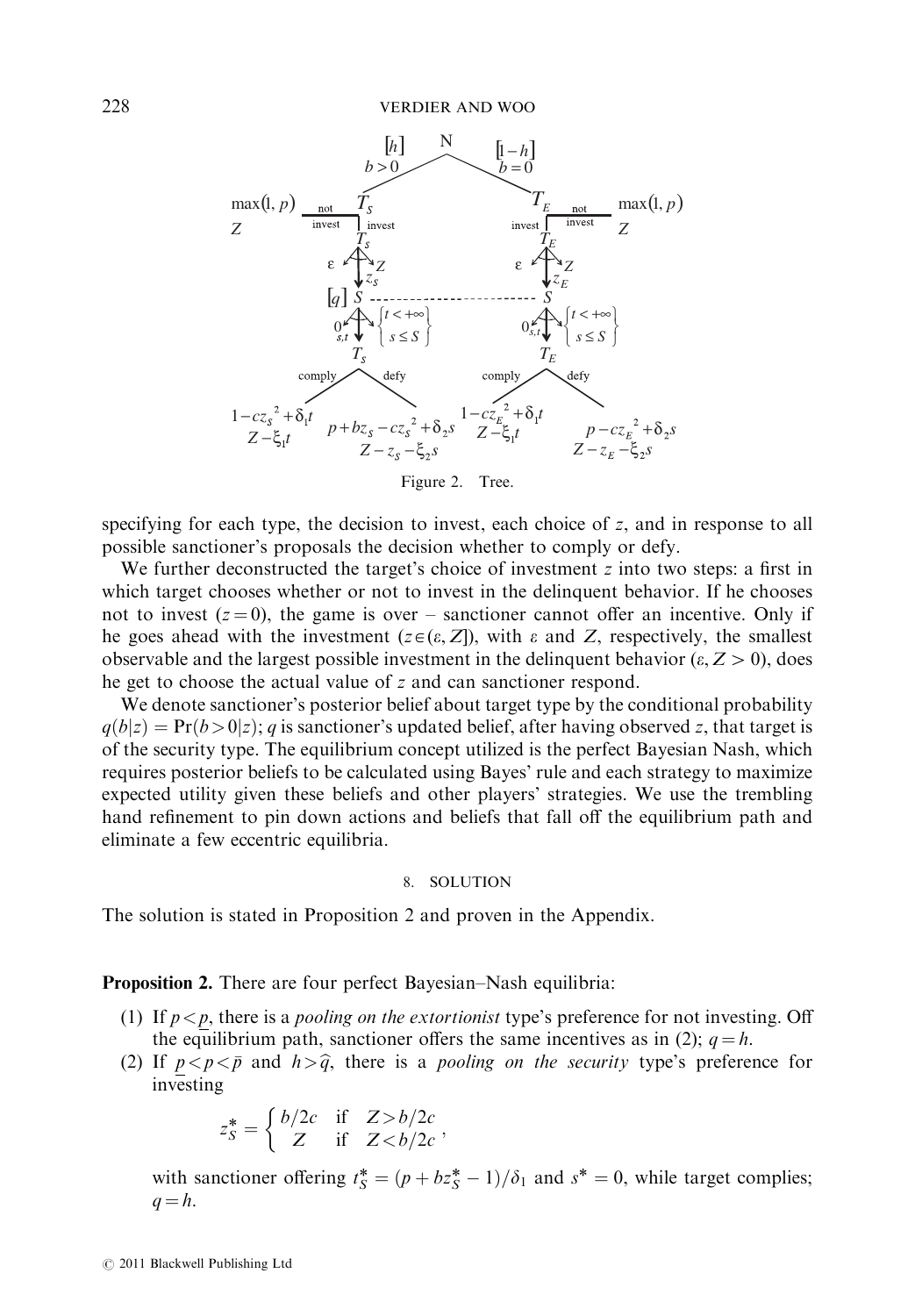

(3) If  $\underline{p} < p < \overline{p}$ , and  $h \le \widehat{q}$  there is a semi-separating in which the security type invests  $z_S^*$  while the extortionist type mimics him with probability

$$
g^* = \begin{cases} h \frac{\delta_1 z_S^* - \xi_1 (p + b z_S^* - 1)}{(1 - h) \xi_1 b z_S^*} & \text{if } p \ge 1\\ h \frac{\delta_1 z_S^* - \xi_1 (p + b z_S^* - 1)}{(1 - h) \xi_1 (p + b z_S^* - 1)} & \text{if } p < 1 \end{cases}
$$

and does not invest with probability  $1 - g^*$ . Upon seeing an investment, sanctioner offers  $t_s^*$  and  $s^* (= 0)$  with probability

$$
r^* = \begin{cases} \frac{cz_S^*}{b} & \text{if } p \ge 1\\ \frac{cz_S^*}{p + bz_S^* - 1} & \text{if } p < 1 \end{cases}
$$

but

$$
t_E^* = \begin{cases} \frac{p-1}{\delta_1} & \text{if } p \ge 1\\ 0 & \text{if } p < 1 \end{cases}
$$

and  $s^*$  with probability  $1 - r^*$ . The security type complies in response to  $t^*_S$  but defies in response to  $t_E^*$ ; the extortionist type always complies.  $q = \hat{q}$ .

(4) If  $p > \bar{p}$ , there is a *separating* equilibrium in which the security type invests  $z_s^*$ , while the extortionist type does not invest. Upon observing the investment, sanctioner offers nothing and the security type defies;  $q=1$ . With  $\underline{p} = 1 - bz_S^* + cz_S^{*2}$ ,  $\overline{p} = (1/\xi_1)$  $(\xi_1 + z_5^* \delta_1 - b z_5^* \xi_1)$ , and  $\hat{q} = \xi_1 (t_5^* - t_E^*) / (z_5^* - \xi_1 t_E^*)$ . All results assume  $\delta_1 > b \xi_1$ .<sup>13</sup>

The intuition behind the solution is best rendered visually in a picture graphing the initial strength  $p$  of the protectionist coalition on the horizontal axis and the maximum investment  $Z$  on the vertical axis (Figure 3).

<sup>13</sup>The reverse assumption,  $\delta_1 < b \xi_1$ , eliminates the part of the extortion equilibria marked as fifth-column in Figure 3.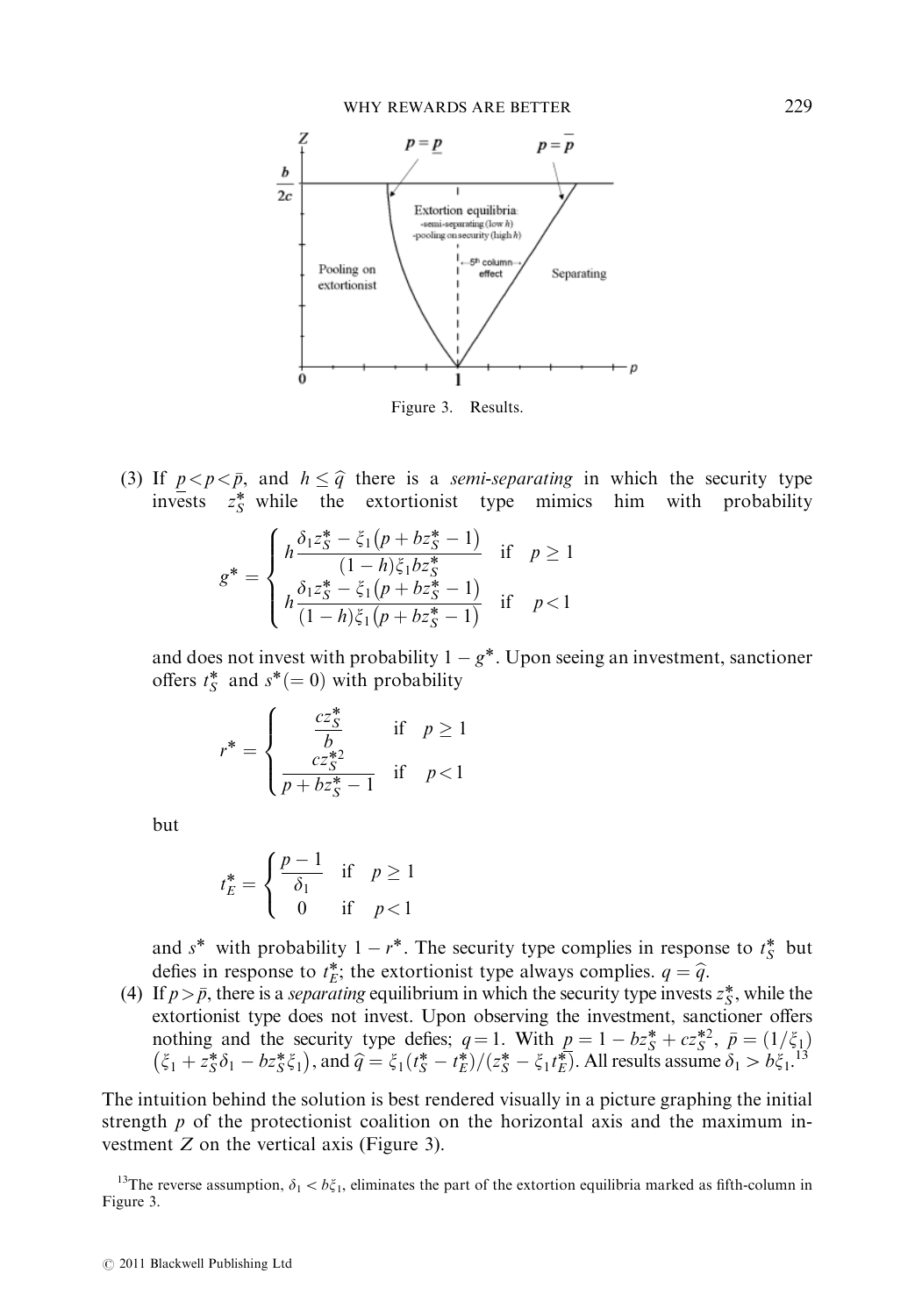On the very left, the free traders form a robust majority:  $p$  is low (below the lower cutpoint  $p$ ). Target government, irrespective of type, is already siding with the free traders and will keep doing so in the future. There is no point in making the objectionable investment in the first place. Target invests nothing and the game is over. This is a case where the sanctioner relies on a majority that is favorable to maintaining open trade relations between the two economies to do his bidding. There is no extortion.

On the opposite side of the spectrum, the protectionists are a robust majority:  $p$  is high (above the upper cutpoint  $\bar{p}$ ). The sanctioner cannot profitably engineer a shift to the free trade coalition by offering a carrot, for it would be too costly, costlier than doing nothing. As a result, the two types go their separate routes. The security type, who is wired to benefit from the investment in the delinquent behavior, does invest and, absent any incentive from the sanctioner, then defies. The extortionist type, who, in contrast to the security type, has no use for the investment in the first place other than to extract a rent from the sanctioner, anticipating that no incentive will be proffered, shuns from investing. Its governing coalition probably would like more protection and will probably get it, yet for reasons that are extraneous to the present model, where investing just makes no business sense.

Squeezed between these two cutpoints are the extortion equilibria, in which the security type steadfastly invests in the delinquent behavior while the extortionist type mimics the security type's investment, hoping to fool the sanctioner into buying him out of that investment for the same reward than the sanctioner is paying to the security type. Recall that the security type has a better use for the investment than the extortionist type and therefore has a higher opportunity cost than the extortionist does. This plan works fine, provided that the sanctioner believes that there are many security types out there  $(q$  is high). If nature did indeed select a world with a high density of security types  $(h \text{ is high})$ , then the sanctioner's belief,  $q$ , is guaranteed to be high too and the extortionist's devious scheme works as planned (we have a pooling on security equilibrium).

However, if nature failed to stack the deck with enough security types  $(h \text{ is low})$ , then the sanctioner has a cheaper alternative at his disposal, one that could wreak havoc with the extortionist's plan: sanctioner could tailor the incentive, not to the costly security type, but to the cheaper extortionist type, giving that type just enough for it to comply, thereby nixing the rent component of the incentive. Note that it would make business sense for sanctioner to act like this because the cheaper incentive would more than offset the occasional cases of defiance suffered from the rare security types. But for the extortionist, the sanctioner's counterstrategy would mean the end of extortion.

Unless the extortionist is smart enough to make his presence scarcer than nature did initially. This is the essence of a semi-separating strategy. Basically, the extortionist randomizes the decision to invest, investing with probability g and not investing with probability  $1-g$ , in such a way that when getting the opportunity to play, the sanctioner believes that he is facing a security type with a high probability, irrespective of the low initial draw of h. By pumping up q to a level that is high enough, the extortionist is able to bootstrap his payoff to that of the munificent pooling equilibrium, with two caveats. First, he now gets the pooling payoff only  $g$  of the time. Second, the semi-separating equilibrium cannot hold unless the extortionist, himself, is indifferent between investing and not investing, for if he found investing better, then he would invest with certainty, unraveling the semi-separating equilibrium. The semi-separating equilibrium thus requires sanctioner in turn to randomize between offering the high incentive that it takes to get the security type to comply and the low incentive that suffices to get the extortionist type to comply so as to bring the extortionist payoff down enough to make him indifferent between investing and not investing.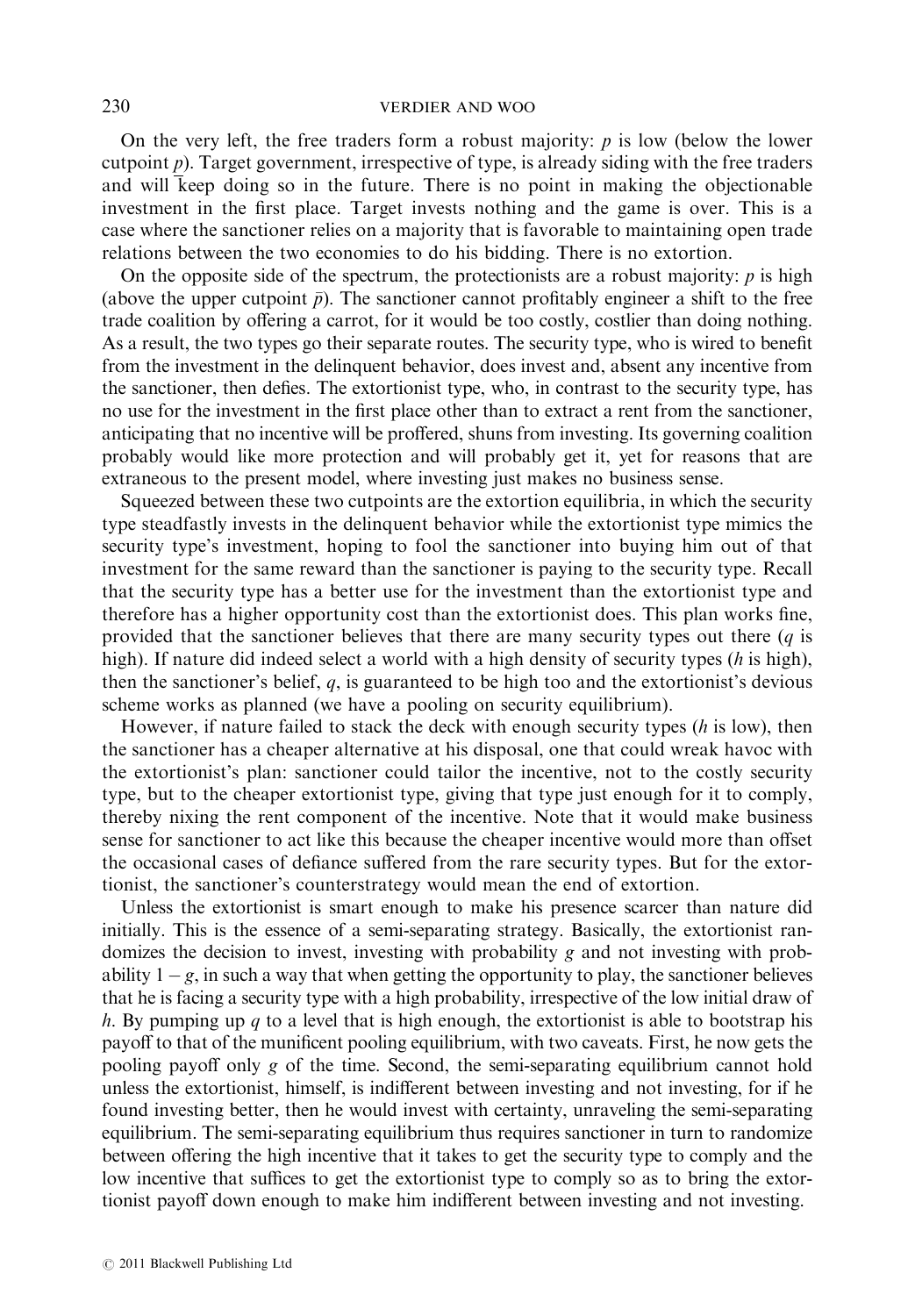Between the two cutpoints, consequently, we have a pooling on security equilibrium if nature chose a high frequency of such types in the first place and a semi-separating equilibrium otherwise. Both equilibria involve extortion, in the sense that the state of uncertainty in which sanctioner finds himself forces him to be more generous than if he knew the identity of his protagonist. The difference between the two equilibria is that in the pooling equilibrium, the sanctioner is paying a rent (he pays a higher transfer on average than it would take to elicit compliance) and the extortionist cashing it. In the semi-separating equilibrium, the sanctioner is still paying a rent, but the extortionist is not making a real profit, for the transfer just covers his reservation value for not investing (or, at least, a smaller profit, for, in real life, unlike game theory, it takes more than plain indifference to get an individual to follow one's own wishes).

The two extortion equilibria feature a remarkable case of fifth-column effect: this effect occurs in the range where the protectionists are in power ex ante  $(p>1)$  and for values of p below the second cutpoint  $(p < \bar{p})$ . In this area, by means of a positive transfer, the sanctioner is able to engineer within the domestic politics of the target a power realignment away from the protectionist coalition toward the free trade coalition, with the latter being supportive of compliance with the sanctioner's demand. This equilibrium makes a powerful case in theory for a pure engagement policy, even though the existence of a rent makes the engagement policy second-best as far as sanctioner is concerned.<sup>14</sup>

The starkest result, however, is that sanction threats are not part of any equilibrium solution, even though a sanction would, in other circumstances, make it unnecessary for the sanctioner to pay a rent. It is indeed a property of principal-agent games that no rent needs to be paid to an agent enjoying private information in order to induce that agent to act in the principal's interest provided that this principal enjoys enough room to punish. By means of a sanction threat, sanctioner should typically be able to implement a screening strategy by which he would lure the extortionist type into complying while forcing the security type to defy (for instance, see Verdier, 2009). In our game, the rally round the flag interferes with the freedom to punish, with the consequence that even such a screening strategy, with or without rent, provides sanctioner with no optimal course of action.

In the present game, sanctions are never used either because they are large enough to cause a rally effect, thereby causing defiance, an outcome that hurts sanctioner, or because they are small enough not to cause a rally effect, but come at a cost nevertheless, which sanctioner would rather not pay. The cost is twofold: direct  $(-\xi_1 s)$ , like any other incentive, and indirect as well, in the form of a higher compliance transfer.<sup>15</sup> In sum, large sanctions encourage rather than deter defiance, whereas small sanctions do nothing except drain the sanctioner's budget. Only bribes are used, because they reinforce the fifthcolumn coalition (free traders) whose interests are aligned with the sanctioner's interest in extracting compliance.

The result is robust to any kind of variation in the two marginals  $\delta_1$  and  $\delta_2$ , which measure the propensity of the regime to respond, respectively, to a positive and negative incentive by means of a coalition realignment as long as these marginals are greater than zero. The results are also robust to any variation in the two other marginals,  $\xi_1$  and  $\xi_2$ , the relative marginal costs of the positive and negative incentives for the sanctioner.

<sup>&</sup>lt;sup>14</sup>Note that the existence of the fifth column depends on parametric assumption  $\delta_1 > b\xi_1$ . <sup>15</sup>Raising sanction s by one unit means having to raise the compliance transfer t by  $\delta_2/\delta_1$ .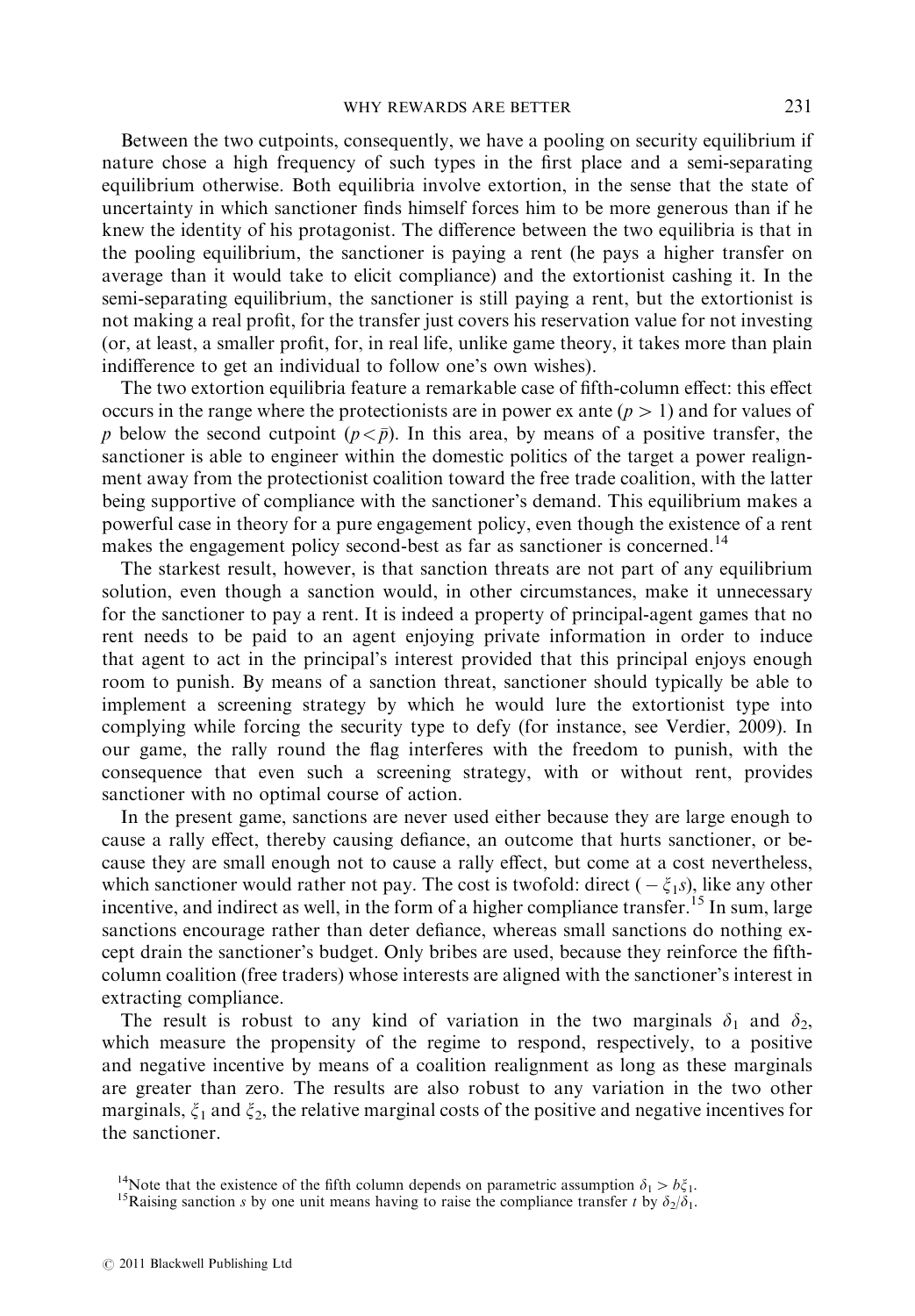#### 9. DISCUSSION

Reality is at odds with the main finding of the model. Sanctioners, the United States especially, do use sanction threats. Since the end of the Cold War, sanction regimes have become a ubiquitous tool of foreign policy in the hands of great powers seeking to maintain peace and order in the less developed parts of the world. Although sanctioners also use promises of bribes, the overall impression, for reasons that are not always clear, is that cases of sanction outweigh cases of bribes. Extant datasets are sanction datasets primarily (see Hufbauer et al., 2007). Whether it is governments that are less willing to divulge bribes than sanctions or researcher and the media in general that give more attention to sanctions than bribes, overall, reality is at odds with the prescription that bribes should always be preferred to sanctions.

Surely, the discrepancy between model and reality suggests that the model is leaving out important aspects of reality. There is no doubt about that. Still, finding the missing piece that disqualifies the use of sanctions is not easy. We review four potential candidates – multiple rounds, bilateral information asymmetry, power externalities, and sanctioner's preference for sanctioning – eventually siding with the last one.

Our results do not depend on the one-shot duration of the game. It is tempting to believe that if sanctioner said it were going to pay everyone who contemplated doing bad things, everyone would start doing those and the engagement policy would be unsustainable. This tempting thought leads to another: the idea that allowing for successive targets in a multiround game in the spirit of Selten's (1978) chain-store game would necessarily yield an equilibrium in which sanctioner would at one point or another credibly threaten sanctions. But this is not the case. Once the target has invested in wrongdoing, sanctioning never is in the immediate interest of the sanctioner lest he trigger a rally round the flag. The result does not depend on sanctioner's time-acquired reputation for inflicting sanctions, which is never in doubt in the present game since we assumed perfect credibility. The kind of fix that would be needed for the present game to yield sanction threats is not the addition of more rounds.

Also left out of the model is the fact that in many historical situations information asymmetry is not reserved to the sanctioner but mutual to both players. Would sanction threats be more likely if the target state were unsure about the sanctioner's capacity to punish? This conjecture would seem in tune with the tendency to see the world through the lens of Munich, according to which offering carrots merely makes aggressors hungrier for more concessions, thereby calling for the use of sanctions merely to assert a reputation for toughness. Although it would take a more complex model to sort out this debate, note how this line of reasoning merely takes us back to the argument in the prior paragraph. Here, like there, we do not believe that a tough sanctioner would want to implement a sanction if that sanction hurt him more than benefit.

A third modeling simplification that might alter the outcome is the omission of power externalities. The model does not track the potential negative externalities of transfers – literally, the transfer of resources from sanctioner to target – altering the power ratio favorably to target, a prospect bound to make sanctions relatively more attractive. And, indeed, one reason why rewards were not considered by the United States during the Cold War was that rewards would have strengthened the Soviet Union. Although we acknowledge this limitation, we also note that an overwhelming majority of sanction cases are between countries with such a lopsided power ratio that considerations of relative power should not be relevant in those cases.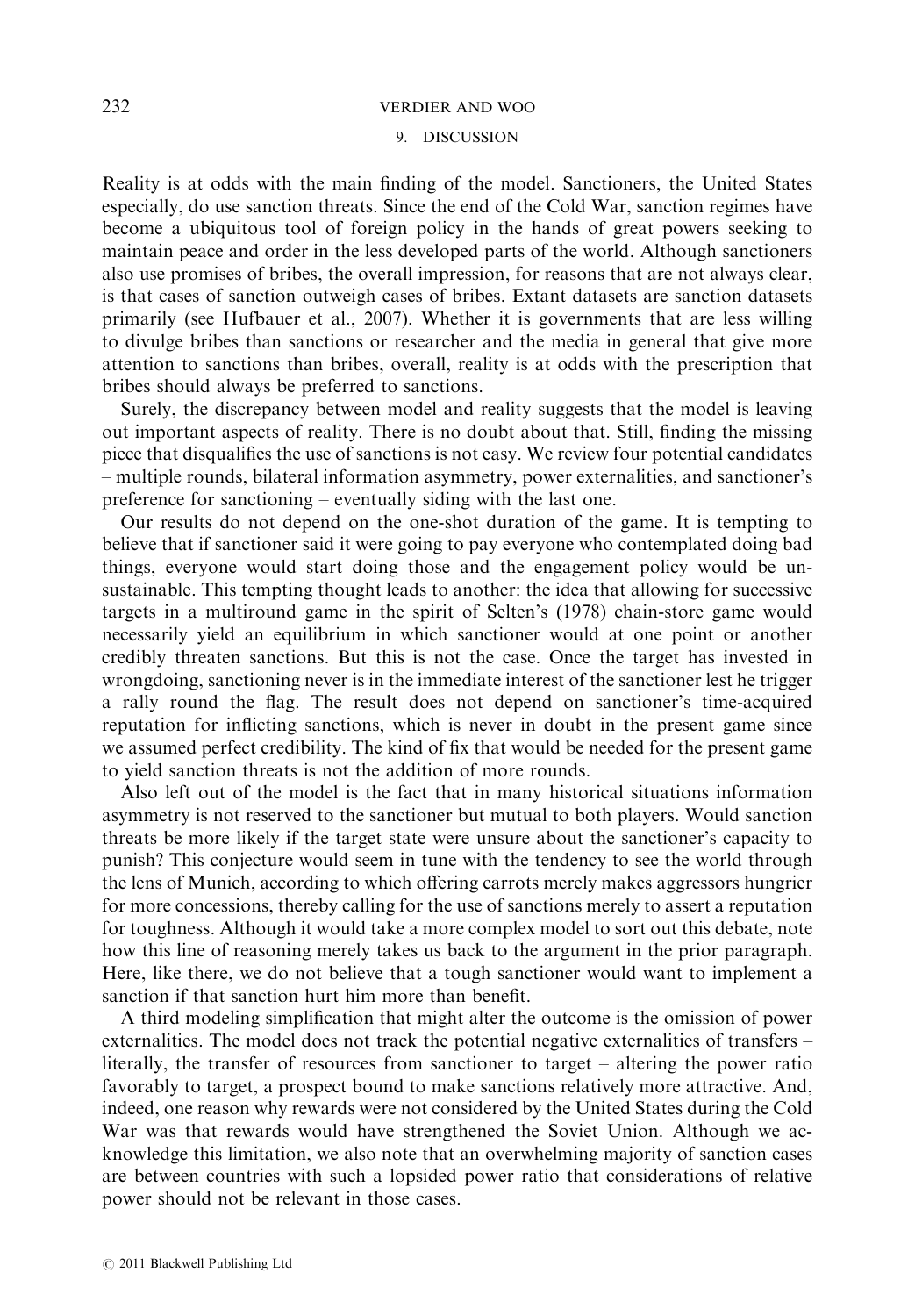### WHY REWARDS ARE BETTER 233

Missing, last, is the modeling of domestic politics for the sanctioner along lines similar to those followed for the target. If sanctioner, like target, had a preference for sanctioning, results would look strikingly different. This preference could reflect a political economy similar to the target's own, with two groups, one of them protectionist and partial to sanctions and dominant.<sup>16</sup> Or it could reflect a norm. For instance, Baldwin (1971, p. 34) points to the sanctioner's people general dislike to reward criminal action: ''When the North Koreans seized the Pueblo, it was 'unthinkable' that President Johnson should offer to buy it back.'' There is no doubt that a more realistic model would have to incorporate some form of domestic political constraints. It remains, nevertheless, that from a pure efficiency perspective, the use of sanctions to incentivize behavior in international politics is second best: bribes are more efficient.

#### APPENDIX

# Proof of Proposition 1

On the demand side business  $\max_{i \geq 0} \pi_i = p_i q_i - w_i l_i$  for  $i \in \{1, 2\}$ , yielding the internal solution  $w_1 = (1/l_1)p_1 \ln k_1$  and  $w_2 = (1/l_2)p_2 \ln k_2$ . On the supply side, labor  $\max_{l_1 \geq 0} \sum w_i l_i$  subject to  $l_2 = (1/4b)(4L\beta - 1) - \beta l_1^2$ , yielding internal solution  $w_1 = 2\beta \lambda l_1$  and  $w_2 = \lambda$ , with  $\lambda$  the Lagrange parameter. Bringing supply and demand together yields after manipulation

$$
l_1^* = 2L \frac{\sqrt{\alpha (1 - \alpha) p_1 (\ln k_1) (p_1 \ln k_1 + 2p_2 \ln k_2)}}{p_1 \ln k_1 + 2p_2 \ln k_2},
$$
\n(9)

$$
l_2^* = 2\alpha p_2 \frac{\ln k_2}{p_1 \ln k_1 + 2p_2 \ln k_2},\tag{10}
$$

$$
w_1^* = \frac{1}{2} p_1(\ln k_1) \frac{p_1 \ln k_1 + 2p_2 \ln k_2}{\sqrt{\alpha (1 - \alpha) p_1(\ln k_1) (p_1 \ln k_1 + 2p_2 \ln k_2)}},
$$

and

$$
w_2^* = \frac{p_1 \ln k_1 + 2p_2 \ln k_2}{2\alpha}.
$$
\n(11)

The comparative statics are  $\partial l_1^* / \partial p_1 > 0$ ,  $\partial l_2^* / \partial p_1 < 0$ ,  $\partial w_1^* / \partial p_1 > 0$ ,  $\partial w_2^* / \partial p_1 > 0$ ,  $\frac{\partial (l_1^* w_1^*)}{\partial p_1 > 0}, \frac{\partial (l_2^* w_2^*)}{\partial p_1 = 0}, \frac{\partial (l_1^* w_1^*)}{\partial p_2 = 0}, \frac{\partial (l_2^* w_2^*)}{\partial p_2 > 0}.$  In sum, the size and wealth of labor used in each sector increase with the price of the good produced in the sector; the size of labor in each sector decreases with the price of the good produced in the other sector; the aggregate wealth of each sector  $(l_iw_i)$  increases with the price of good produced in the sector but is indifferent to a change in the price of the good produced in the other sector. Since protection increases the price of import-sensitive good 1, labor in sector 1 is protectionist whereas labor in sector 2 opposes protection. Vice versa, since greater trade with sanctioner increases in the price of exportoriented good 2, labor in sector 2 favors free trade whereas labor in sector 1 opposes free trade.

# Proof of Proposition 2

The Extortion Equilibria. Extortion happens when the extortionist type of target government (extortionist from here on) mimics the behavior of the security type (security

<sup>16</sup>See Kaempfer and Lowenberg (1988) for a model along these lines. See also Hiscox (2011).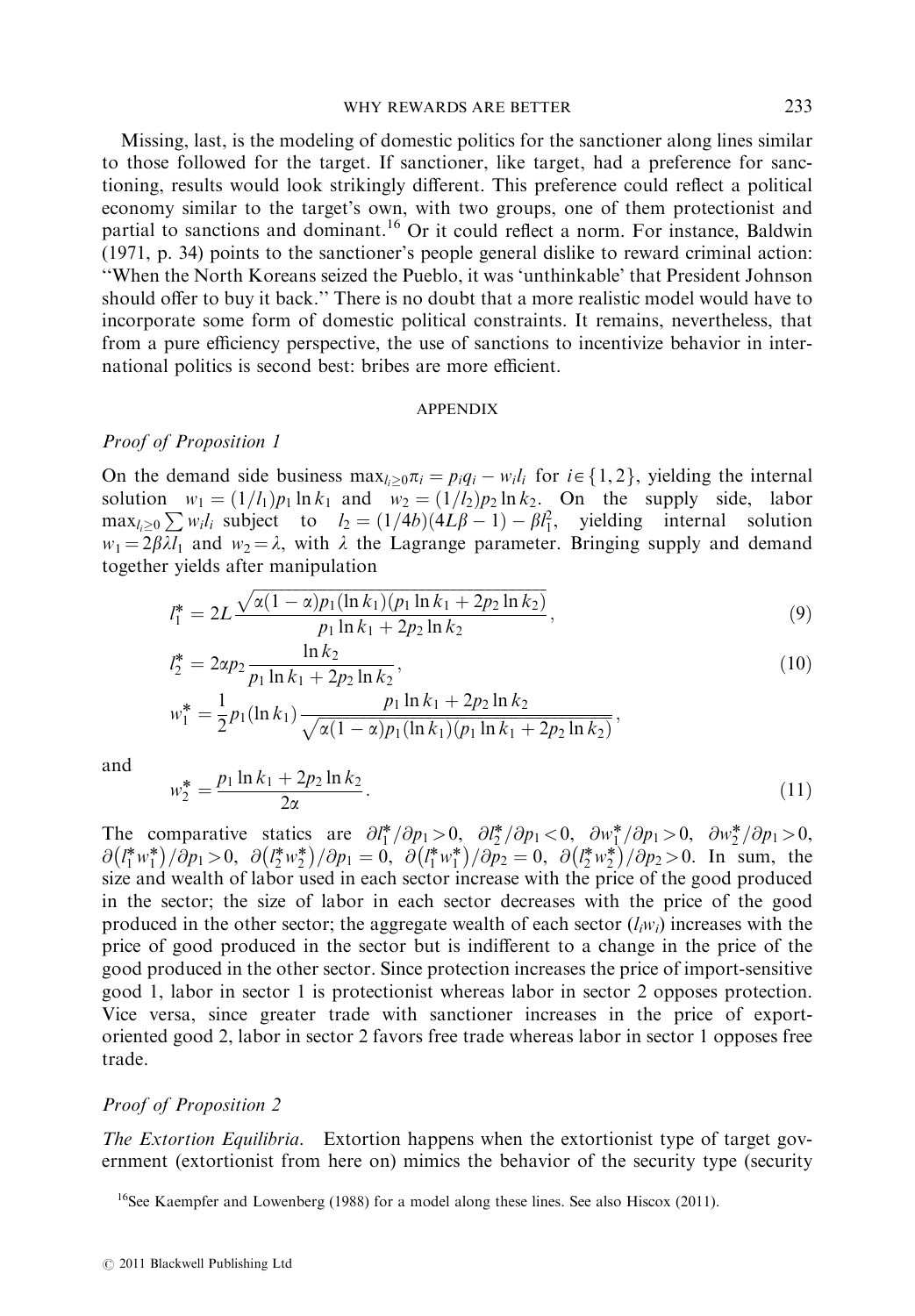here on) in order to receive a transfer  $t<sub>S</sub>$  that is higher than the smallest transfer  $t<sub>E</sub>$  that it would take to make extortionist comply rather than defy. There are two types of equilibria that meet this condition: a pooling on security equilibrium in which both types invest security's optimal investment  $z_s$  and a semi-separating equilibrium in which extortionist randomizes between investing  $z_s$  and not investing.

For sanctioner, extortion means that in order to extract compliance from security, he has to offer an expensive incentive to extortionist. A better choice might be to merely offer enough for extortionist to comply  $(t = t_F)$ , while letting security defy, the cheaper incentive more than compensating for the occasional cases of defiance. To capture this possibility, we write sanctioner's extortion problem P as follows:

$$
P = \begin{cases} \max \qquad U(\cdot) \equiv r(Z - \xi_1 t_S) + (1 - r)(q(Z - z_S - \xi_2 s) + (1 - q)(Z - \xi_1 t_E)) \\ \text{subject to:} \\ 1 - cz_S^2 + \delta_1 t_S \ge p + bz_S - cz_S^2 + \delta_2 s \text{ (security's incentive constraint)} \\ 1 - cz_S^2 + \delta_1 t_E \ge p - cz_S^2 + \delta_2 s \text{ (extortionist's incentive constraint)}. \end{cases}
$$

Note that  $r = 1$  corresponds to the pooling equilibrium, whereas  $r < 1$  corresponds to the semi-separating equilibrium.

The system, formed by the Lagrangian  $\mathcal{L} = r(Z - \xi_1 t_S) + (1 - r)(q(Z - z - \xi_2 s) +$  $(1-q)(Z-\xi_1t_E)) + \lambda(1-cz^2+\delta_1t_S-(p+bz-cz^2+\delta_2s)) + \eta(1-cz^2+\delta_1t_E-(p-cz^2))$  $(\phi_2(s)) + \gamma t_s + \tau t_E + \phi s - \psi(s - S) + \rho r - \pi(r - 1)$ , the non-negative multipliers  $\gamma$ ,  $\tau$ ,  $\phi$ ,  $\psi$ ,  $\rho$ , and  $\pi$ , and the complementary slackness conditions (omitted), yield the sanctioner's four choice variables.

Determining s, t<sub>S</sub>, and t<sub>E</sub>.  $\partial \mathcal{L}/\partial s = 0 \Rightarrow \phi - \psi - \lambda \delta_2 - \eta \delta_2 = q \xi_m (1 - r)$ , meaning that  $s^* = 0$ .  $\frac{\partial \mathscr{L}}{\partial t_S} = 0 \Rightarrow \gamma + \lambda \delta_1 = r \xi_1$ , meaning that, conditional on  $r > 0$ ,

$$
t_S^* = \begin{cases} \frac{p + bz_S - 1}{\delta_1} & \text{if } p \ge 1 - bz \\ 0 & \text{if } p < 1 - bz \end{cases}
$$

 $\partial \mathscr{L}/\partial t_E = 0 \Rightarrow \tau + \eta \delta_1 = \xi_1 (1 - r)(1 - q)$ , meaning that, conditional on  $r < 1$  and  $q < 1$ ,

$$
t_E^* = \begin{cases} \frac{p-1}{\delta_1} & \text{if } p \ge 1 \\ 0 & \text{if } p < 1 \end{cases}.
$$

Determining r.  $\partial \mathcal{L}/\partial r = 0 \Rightarrow \rho - \pi = \xi_1 t_S^* - qz_S + q \xi_1 t_E^* - \xi_1 t_E^*$ . If the expression is bettermining  $\vec{r}$ .  $\vec{v} \approx \vec{v}$   $\vec{v} = \vec{v} - \vec{v} - \vec{v} - \vec{v} - \vec{v} + \vec{v} - \vec{v} + \vec{v} - \vec{v} - \vec{v} - \vec{v} - \vec{v} - \vec{v} - \vec{v} - \vec{v} - \vec{v} - \vec{v} - \vec{v} - \vec{v} - \vec{v} - \vec{v} - \vec{v} - \vec{v} - \vec{v} - \vec{v} - \vec{v} - \vec{v} - \vec{v} - \vec{v} - \vec{$ 

$$
\widehat{q} \equiv \frac{\xi_1(t_S^* - t_E^*)}{z_S - \xi_1 t_E^*},
$$

with  $\hat{q} \in [0, 1]$  defined over domain  $p \in [1 - bz_S, (1/\xi_1)(\xi_1 + z_S\delta_1 - bz_S\xi_1)].$  Define the upper bound of that domain as

$$
\bar{p} \equiv \frac{1}{\xi_1} (\xi_1 + z_S \delta_1 - b z_S \xi_1).
$$

 $C$  2011 Blackwell Publishing Ltd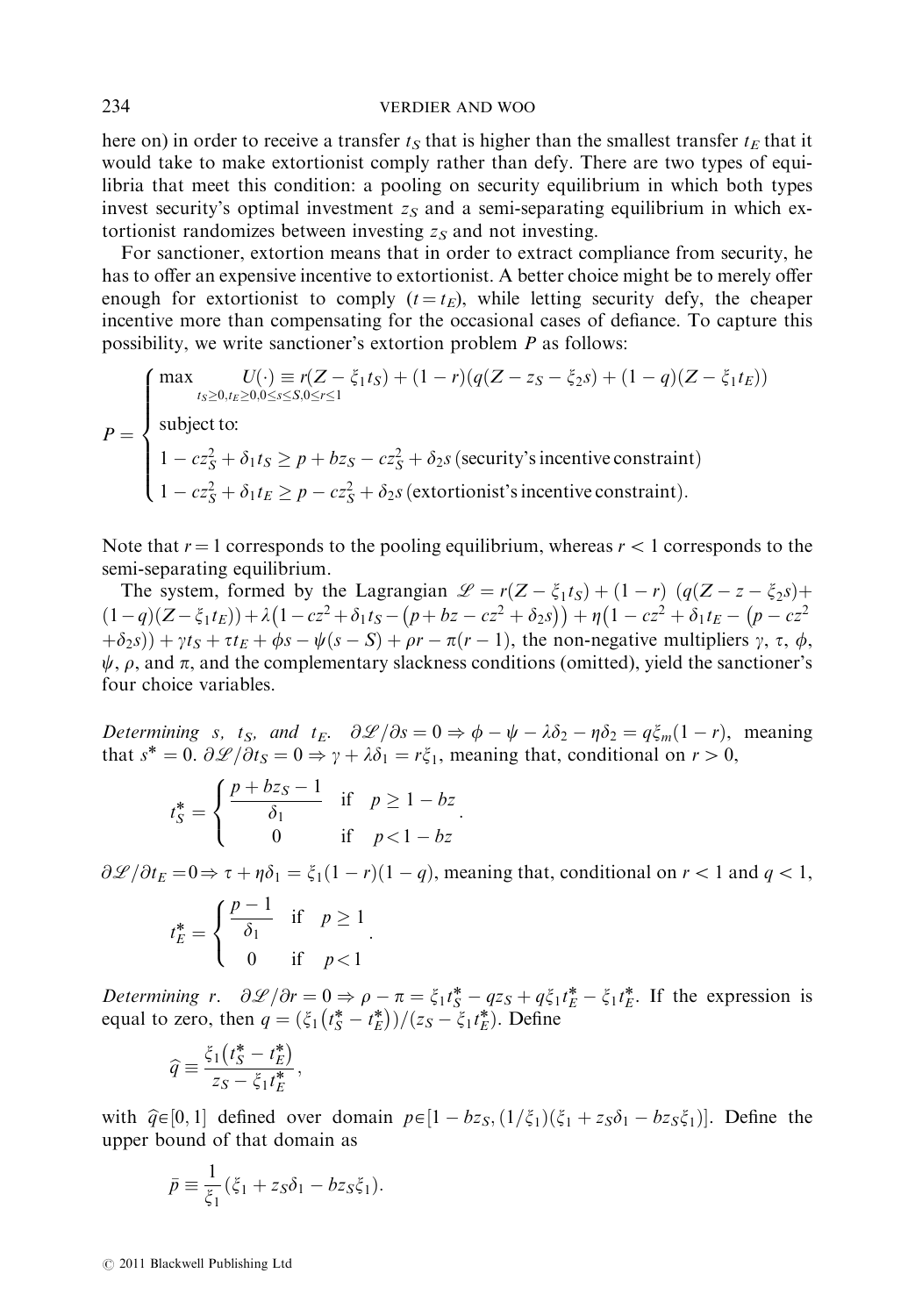It directly follows that if  $\xi_1 t_S^* - qz_S + \xi_1 t_E(1-q) > 0$ , then  $q < \hat{q}$  and  $r = 0$ . In words, the anticipated occurrence of security types is low and sanctioner tailors incentives to the extortionist type. If that same expression is negative, then  $q > \hat{q}$  and  $r = 1$ , i.e. there are enough security types for sanctioner to customize incentives to that type. And if it is equal to zero, then  $q = \hat{q}$  and r can take any value between zero and unity.

Determining  $z_S$  and Target's Decision to Invest or Not. We move up the tree to determine target's investment-related decisions. Given the analysis so far, we have six cases to consider, depending on the joint values assumed by the couple  $p$  and  $q$ .

*Case 1*:  $p \ge 1$  and  $q > \hat{q}$ : We just determined that, in this case, sanctioner's problem yielded solutions  $\vec{r_s} = (p + bz_s - 1)/\delta_1$  and  $\vec{r_s} = 1$ . We now investigate target's decision to invest and how much. Security's problem is  $\max_{\varepsilon \leq z_s \leq Z} 1 - cz_s^2 + \delta_1 t_s^*$ , with two solutions:

$$
z_S^* = \begin{cases} b/2c & \text{if } Z > b/2c \\ Z & \text{if } Z < b/2c \end{cases}
$$

The solution must satisfy *sanctioner's incentive constraint*,  $Z - \xi_1 t_S^* \ge Z - z_S^* - \xi_2 s^*$ , implying  $1 < p < \bar{p}$ . (The latter condition requires

$$
\delta_1 \!>\! b \xi_1,
$$

a condition which, for simplification, we assume to hold throughout the Appendix.) Note that target's participation constraint,  $17$  irrespective of type, is met. It requires  $1 - cz_s^*^2 + \delta_1 t_s^* \geq p$ , which, after substitution implies  $z_s^* \leq b/c$ .

Case 2:  $1 - bz < p < 1$  and  $q > \hat{q}$ : As seen above, sanctioner's problem, in this case, yielded solutions  $t_s^* = (p + bz_s^* - 1)/\delta_1$  and  $r^* = 1$ . Target's decision to invest,  $z_s^*$ , is the same as in the prior case. Sanctioner's incentive constraint,  $p < \bar{p}$ , is never binding. Target's participation constraint, irrespective of type, is met if  $1 - cz_s^{*2} + \delta_1 t_s^* \ge 1 \Rightarrow$  $p \ge 1 - bz_S^* + cz_S^{*2}$ . Define

$$
\underline{p} \equiv 1 - bz_S^* + cz_S^{*2},
$$

as the lower bound of the domain.

Cases 1 and 2, together, establish the existence of a pooling on security equilibrium over domain  $p \in [p, \bar{p}]$  and, given Bayes rule,  $h > \hat{q}$ .

Case 3:  $p \ge 1$  and  $q < \hat{q}$ : Sanctioner's problem yielded solutions  $t_E^* = (p-1)/\delta_1$  and  $r^* = 0$ . Target's maximization yields  $z_E^* = \varepsilon$  if  $Z > \varepsilon$  and  $z_E^* = Z$  if  $Z < \varepsilon$ . However, the solution does not meet extortionist's participation constraint, for whom not investing and earning  $p$ is better than investing and collecting an inferior  $1 - cz_E^{*2} + \delta_1((p-1)/\delta_1) = p - cz_E^{*2}$ .

Case 4:  $1 - bz < p < 1$  and  $q < \hat{q}$ . This case suffers from the same deficiencies as case 3.

Case 5:  $p \ge 1$  and  $q = \hat{q}$ : Sanctioner's problem yielded solutions  $t_s^* = (p + bz_S - 1)/\delta_1$ ,  $t_E^* = (p-1)/\delta_1$  and, this is the novelty,  $r^* = [0, 1]$ . Sanctioner is indifferent between pursuing the high-reward  $(t_s^*)$  and the low-reward  $(t_E^*)$  incentive strategies. In order to exist, this equilibrium requires a particular belief,  $q = \hat{q}$ , with limited empirical relevance

 $17By$  participation constraint, we refer to what it takes to match target's reservation value and invest.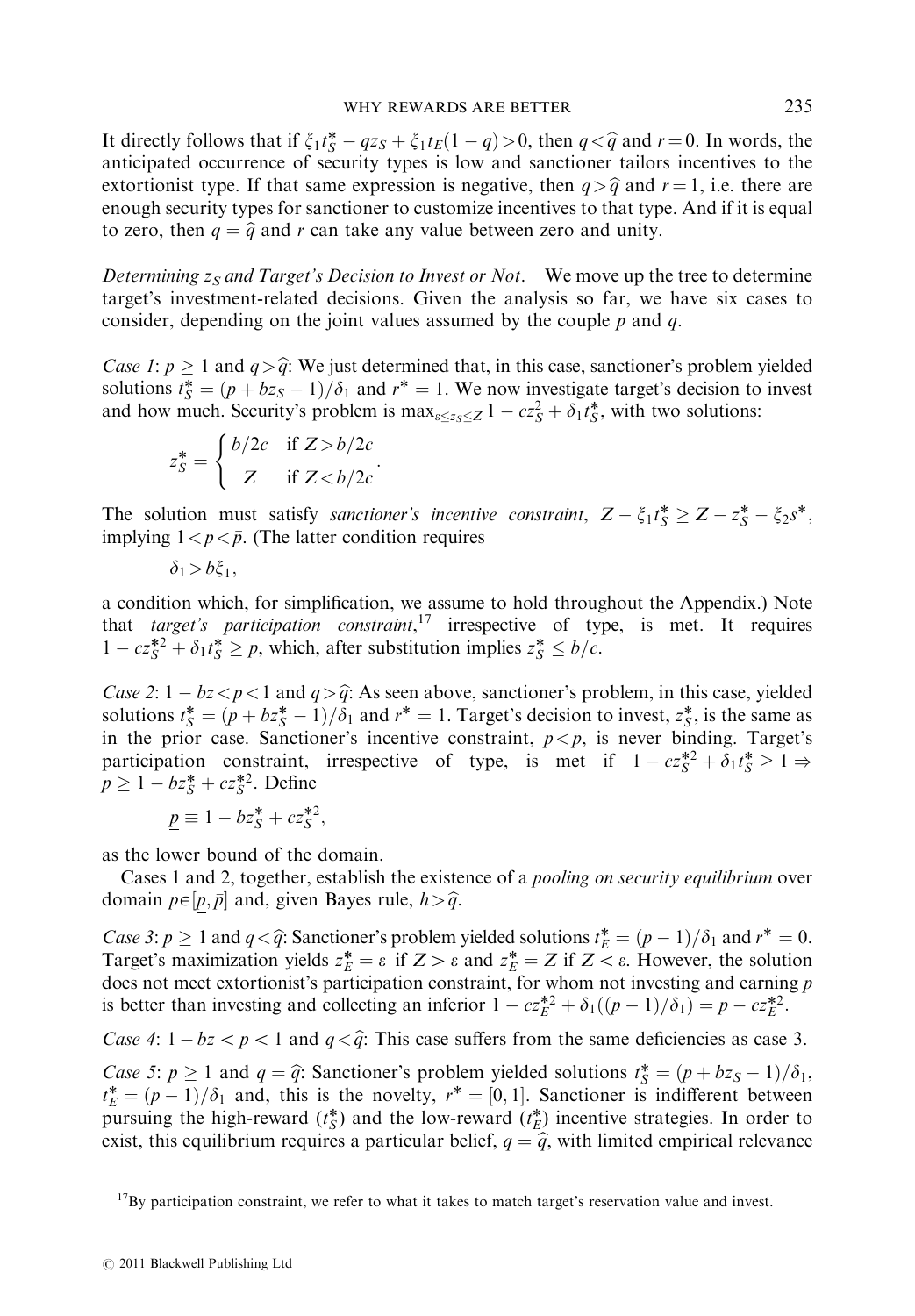if the posterior belief is the mere reflection of the prior belief, as such is the case in the pooling equilibrium. Yet, that belief could be manipulated to reach this value. This is the essence of the semi-separating equilibrium, in which extortionist initially randomizes, investing with probability g, not investing with probability  $1-g,$  in order to make himself rare enough to raise what is a low prior belief  $(h < \hat{a})$  to a posterior that is high enough for sanctioner to be willing to upgrade to the high-reward strategy. But extortionist cannot be trusted to stick to the announced random play unless he is himself made indifferent between investing and not investing. The semi-separating thus cannot exist without sanctioner, in turn, randomizing to that effect.

To characterize the equilibrium, we need to identify the two probability distributions,  $g$ and r. Probability g is such that, through Bayes rule,  $\hat{q} \equiv (\xi_1(t_5^* - t_E^*))/(z_5^* - \xi_1 t_E^*) =$  $(h(1))/(h+(1-h)g)$ , yielding, after substitution,

$$
g^* = h \frac{\delta_1 z_S^* - \xi_1 (p + bz_S^* - 1)}{(1 - h)\xi_1 bz_S^*},
$$

with  $g^* = 0$  if  $p = \bar{p}$ ,  $\partial g^* / \partial p < 0$ , and  $g^* = 1$  if  $h = \hat{q}$ . Probability r is such that extortionist's payoff for investing  $z_s^*$  is equal to his reservation value p, implying  $r(1 - cz_5^{*2} + \delta_1 t_5^{*}) + (1 - r)(1 - cz_5^{*2} + \delta_1 t_5^{*}) = p$  and thus

$$
r^* = \frac{cz_S^*}{b}.
$$

The solution must satisfy sanctioner's incentive constraint:  $r^{*}(Z - \xi_1 t_S^*) + (1 - r^{*})$  $(q(Z - z_s^* - \xi_2 s^*) + (1 - q)(Z - \xi_1 t_E^*)) \ge Z - z_s^* - \xi_2 s^*$ , yielding the now familiar upper bound  $p < \bar{p}$ .

Case 6:  $1 - bz < p < 1$  and  $q = \hat{q}$ : The logic is the same as in case 5 once adjusted for  $t_E^* = 0$ . Hence,  $\hat{q} \equiv \xi_1 t_S^* / z_S^*$ ,

$$
g^* = h \frac{\delta_1 z_S^* - \xi_1 (p + bz_S^* - 1)}{(1 - h)\xi_1 (p + bz_S^* - 1)},
$$

with  $g^* = 0$ , if  $p = \bar{p}$ ,  $\partial g^* / \partial p < 0$ , and  $g^* = 1$  if  $h = \hat{q}$ . Probability r is such that extortionist's payoff is equal to his reservation value 1, implying

$$
r(1 - cz_S^{*2} + \delta_1 t_S^*) + (1 - r)(1 - cz_S^{*2} + \delta_1 t_E^*) = 1
$$

and thus

$$
r^* = \frac{cz_S^{*2}}{p + bz_S^* - 1},
$$

with  $r^*$  defined over the range  $p \geq p$ . Security's participation constraint is met if  $r^*(1 - cz_S^{*2} + \delta_1 t_S^*) + (1 - r^*)(p + bz_S^* - cz_S^{*2} + \delta_2 s^*) \ge 1 \Rightarrow p \ge p.$ 

Cases 5 and 6 together establish the existence of a semi-separating equilibrium over the domain  $p \in [p, \bar{p}]$  and, through Bayes rule,  $h < \hat{q}$ .

The Separating Equilibrium. The separating obtains when sanctioner's incentive constraint for the extortion equilibria is no longer met, i.e. when  $p > \bar{p}$ . Past that point, sanctioner is better off offering no incentive at all, thereby eliminating any possibility of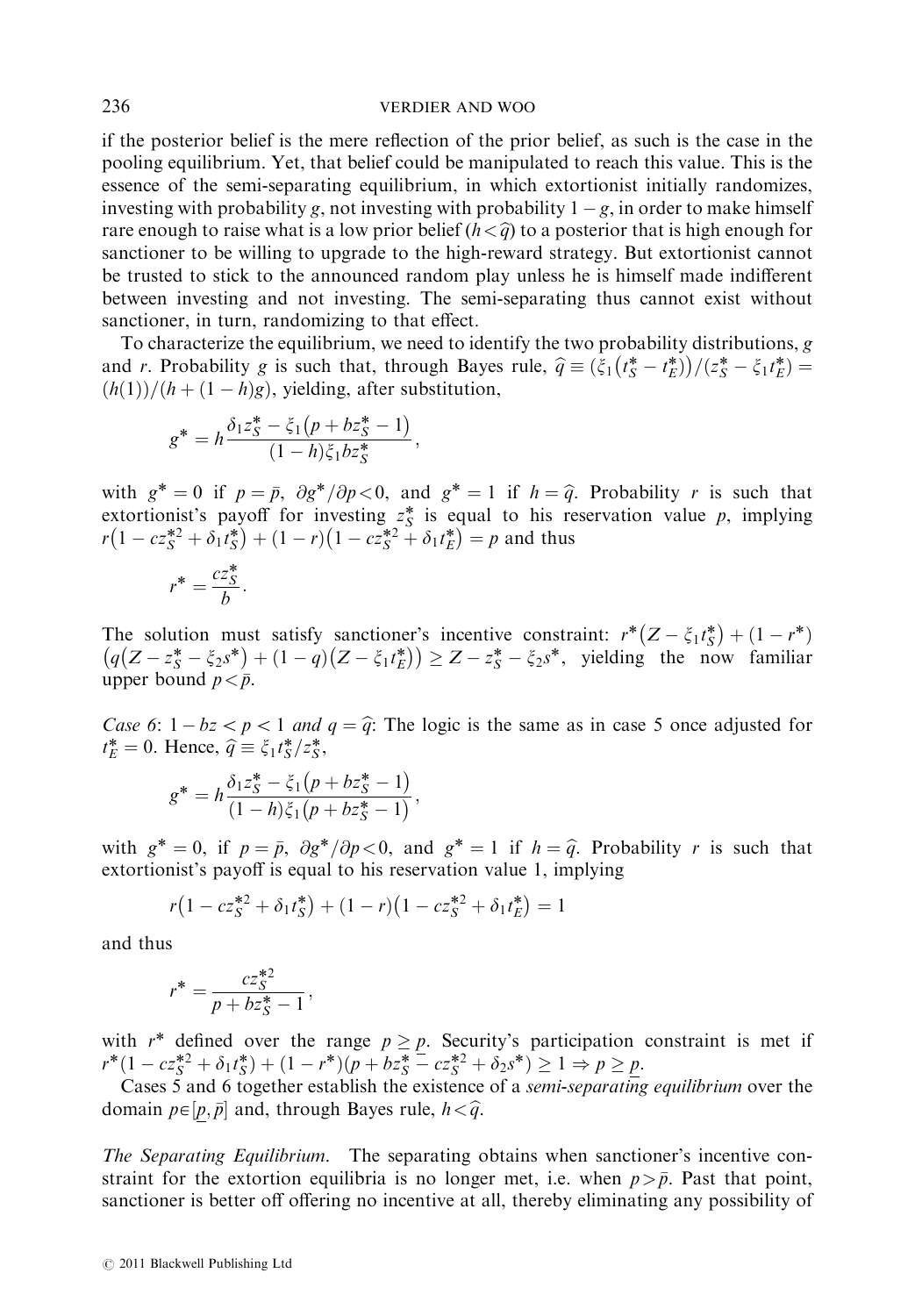extortion and any desire for extortionist to mimic security. In the separating equilibrium, security invests  $z_S^*$ , extortionist does not invest, and sanctioner offers  $t_S = s_S = 0$  on the equilibrium path and  $t_E = s_E = 0$  off the equilibrium path. Payoffs are  $U(\cdot|\vec{S}) = Z - z_S^*$ ,  $U(\cdot|E) = Z, V_S = p + bz_S^* - cz_S^{*2}$ , and  $V_E = \max(1, p)$ .

The Pooling on Extortionist Equilibrium. Security pools on extortionist when security's participation constraint is not met,  $p < p$ . Neither target type invests while, off the equilibrium path, the equilibrium is similar to the extortion equilibria. Payoffs are  $U = Z$ and  $V_s = V_E = \max(1, p)$ .

#### ACKNOWLEDGMENTS

Our thanks to Charles Hankla and one anonymous reviewer for comments. Research was financed by a grant from the Mershon Center for International Securities.

DANIEL VERDIER BYUNGWON WOO Ohio State University Oakland University, Rochester

### **REFERENCES**

- Amini, G. M., 1997, A larger role for positive sanctions in cases of compellence. Working Paper No. 12, Center for International Relations, University of California at Los Angeles.
- Baldwin, D., 1971, The power of positive sanctions. World Politics 24, 19–38.
- Bernauer, T., 1999, Positive incentives in nuclear proliferation and beyond, in: T. Bernauer and D. Ruloff, eds., The Politics of Positive Incentives in Arms Control (University of South Carolina Press, Columbia, SC) pp. 157–191.
- Bueno De Mesquita, E. and C. Hafer, 2008, Public protection or private extortion? Economics and Politics 20, 1–32.
- Cortright, D. and G. A. Lopez, 2000, The Sanctions Decade: Assessing UN Strategies in the 1990s (Lynne Rienner, Boulder, CO).
- Crumm, E. M., 1995, The value of economic incentives in international politics. Journal of Peace Research 32, 313–330.
- Dorussen, H. and J. Mo, 1999, Sanctions and incentives. Paper presented at the 1999 Annual Meeting of the American Political Science Association, Atlanta, GA, 2–5 September 1999.
- Galtung, J., 1967, On the effects of international economic sanctions: with examples from the case of Rhodesia. World Politics 19, 378–416.
- Gourevitch, P., 1978, The second image reversed: the international sources of domestic politics. International Organization 32, 881–912.
- Grossman, G. M., 1983, Partially mobile capital: a general approach to two-sector trade theory. Journal of International Economics 15, 1–17.
- Haass, R. N. and M. L. O'Sullivan, 2000, Terms of engagement: alternatives to punitive policies. Survival 42, 113–135.
- Hill, J. K. and J. A. Mendez, 1983, Factor mobility and the general equilibrium model of production. Journal of International Economics 15, 19–25.
- Hillman, A. L., 1989, The Political Economy of Protection (Harwood Academic Publishers, New York, NY).
- Hiscox, M. J., 2011, High Stakes: The Political Economy of U.S. Trade Sanctions, 1950–2000 (Cambridge University Press, Cambridge, UK).
- Hufbauer, G., J. Schott, and K. A. Elliott, 2007, Economic Sanctions Reconsidered, 3rd edn. (Peterson Institute for International Economics, Washington, DC).
- Kaempfer, W. H. and A. D. Lowenberg, 1988, The theory of international economic sanctions: a public choice perspective. American Economic Review 78, 786–793.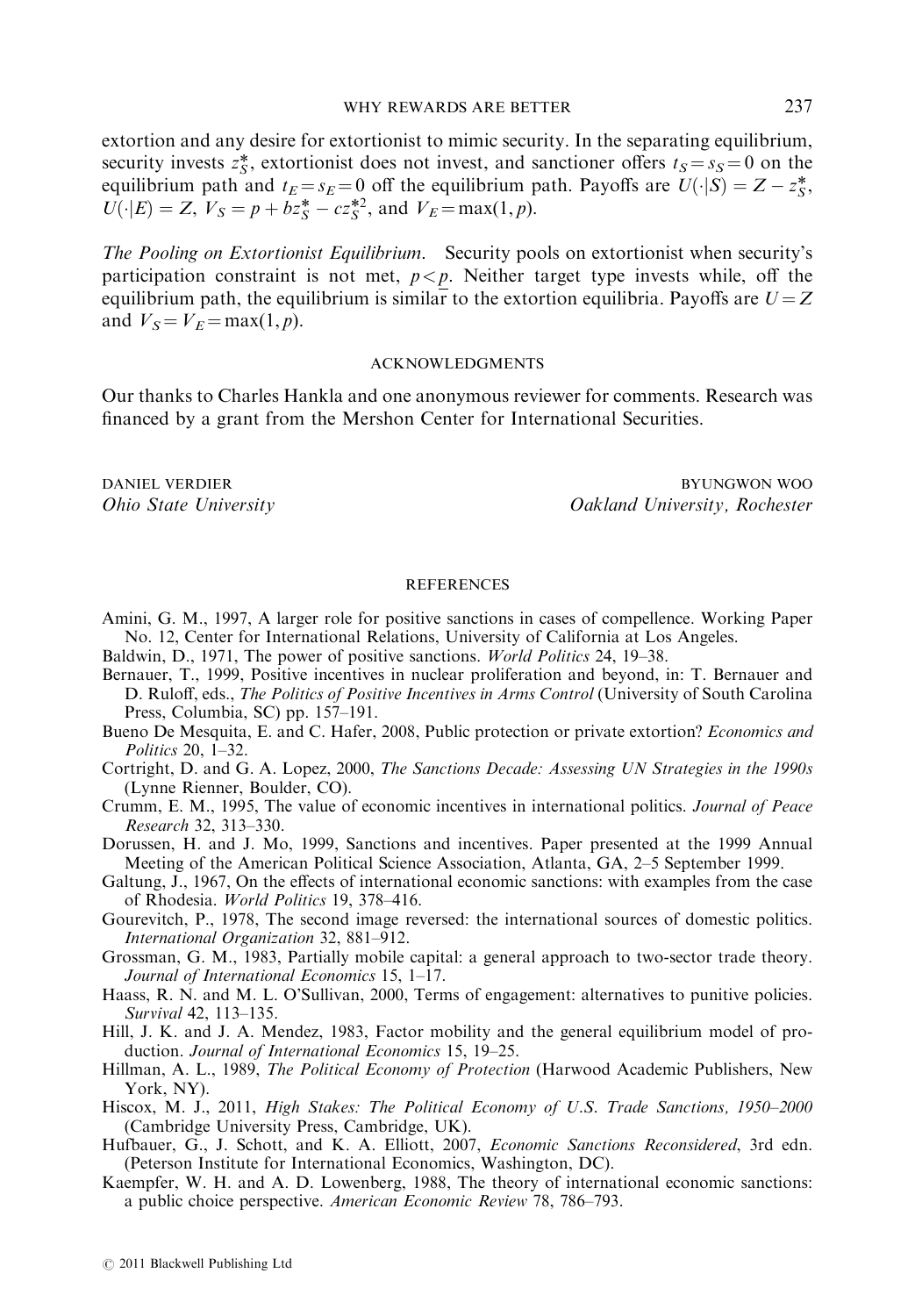———, ———, and W. Merstens, 2004, International economic sanctions against a dictator. Economics and Politics 16, 29–51.

- Kreps, D. M. and R. Wilson, 1981, Reputation and imperfect information. Journal of Economic Theory 27, 253–279.
- Long, W. J., 1996, Trade and technology incentives and bilateral cooperation. International Studies Quarterly 40, 77–106.
- Magee, S. P., 1980, Three simple tests of the Stolper–Samuelson theorem, in: P. Oppenheimer, ed., Issues of International Economics (Oriel Press, London) pp. 138–153.
- Nincic, M., 2005, Renegade Regimes: Confronting Deviant Behavior in World Politics (Columbia University Press, New York, NY).
- Polinsky, A. M. and S. Shavell, 2001, Corruption and optimal law enforcement. Journal of Public Economics 81, 1–24.
- Powell, R., 1994, Anarchy in international relations theory: the neorealist–neoliberal debate. International Organization 48, 313–344.
- Putnam, R. D., 1988, Diplomacy and domestic politics: the logic of two-level games. International Organization 42, 427–460.
- Rowe, D. M., 2001, Manipulating the Market: Economic Sanctions, Institutional Change, and the Politics of White Rhodesia (University of Michigan Press, Ann Arbor, MI).
- Schlicht, E., 1996, Exploiting the Coase mechanism: the extortion problem. Kyklos 49, 319–330.
- Sciolino, E., 2005, United States and Europe differ over strategy on Iran. New York Times January 19.
- Selden, Z., 1999, Economic Sanctions as Instruments of American Foreign Policy (Praeger, Westport, CT).
- Selten, R., 1978, The chain-store paradox. *Theory and Decision* 9, 127–158.
- Slackman, M., 2009, 5 years after it halted weapons programs, Libya sees the U.S. as ungrateful. New York Times March 11.
- Verdier, D., 2009, Sanctions as revelation regimes. Review of Economic Design 13, 251–278.